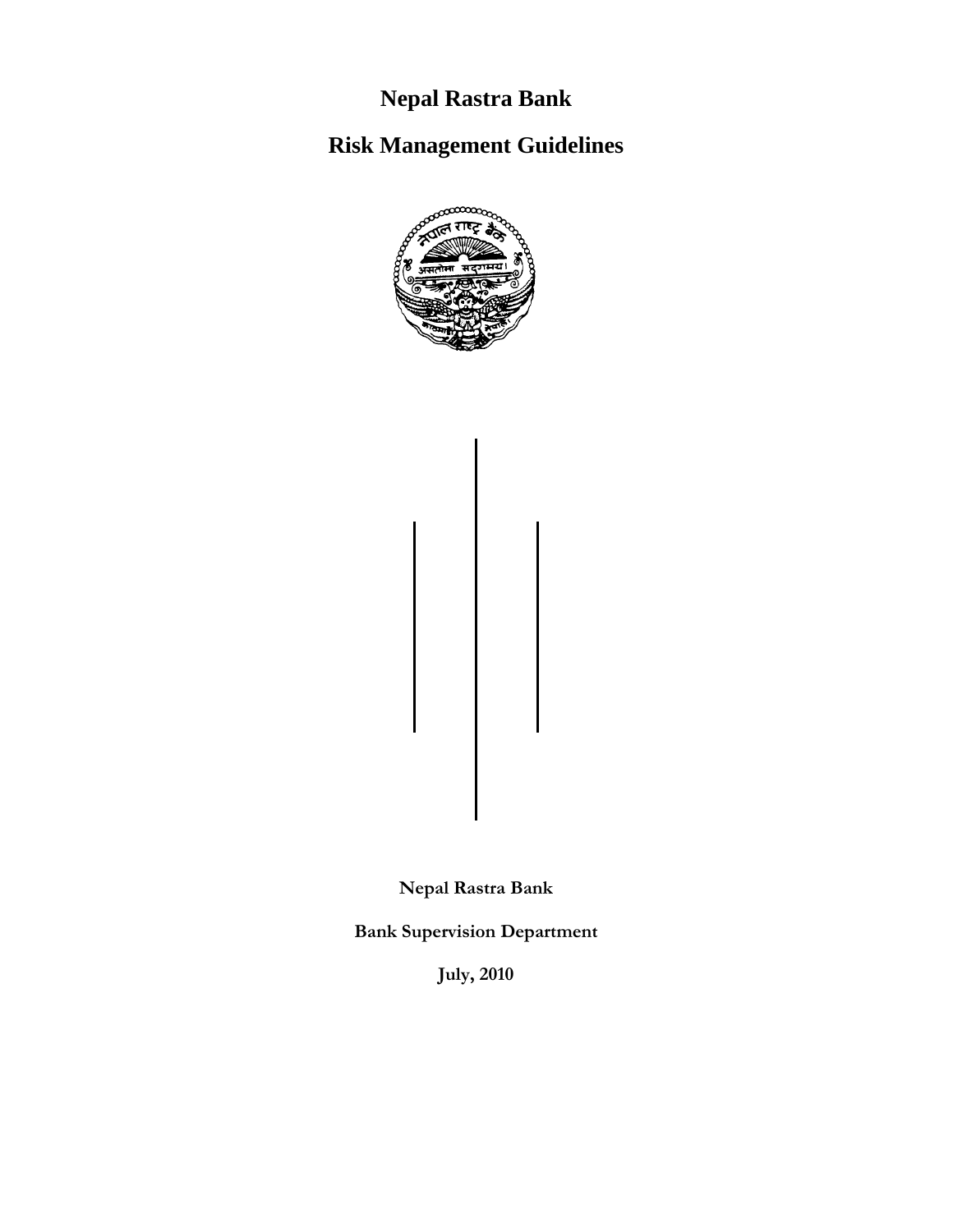# **TABLE OF CONTENTS**

| 1. Risk Management Guidelines                               | $1 - 3$                  |
|-------------------------------------------------------------|--------------------------|
| 1.1 Overview                                                | 1                        |
| 1.2 Risk Management Process                                 | 1                        |
| 1.3 Risk Assessment and Measurement                         | $\overline{c}$           |
| 1.4 Risk Management Framework                               | $\overline{c}$           |
| 1.5 Risk Management Guideline (RMG)                         | $\overline{3}$           |
| 2. Managing Credit Risk                                     | $4-14$                   |
| 2.1 Overview                                                | 4                        |
| 2.2 Board and Senior Management's Oversight                 | 4                        |
| 2.2.1 Board Oversight                                       | $\overline{4}$           |
| 2.2.2 Senior Management Oversight                           | 5                        |
| 2.2.3 Organizational Structure                              | 6                        |
| 2.3 Credit Strategy, Policies, Procedures and Limits        | 6                        |
| 2.3.1 Credit Strategy                                       | 6                        |
| 2.3.2 Credit Policies (CPG)                                 | $\overline{\mathcal{I}}$ |
| 2.3.3 Credit Procedures                                     | 7                        |
| 2.3.4 Credit Limits                                         | $\boldsymbol{7}$         |
| 2.4 Credit Origination                                      | 8                        |
| 2.5 Approving New Credits and Extension of Existing Credits | 8                        |
| 2.6 Credit Administration                                   | 9                        |
| 2.7 Internal Credit Risk Rating System                      | 11                       |
| 2.8 Credit Risk Monitoring & Control                        | 11                       |
| 2.9 Credit Risk Review & Stress Testing                     | 13                       |
| 2.10 Managing Problem Credits                               | 13                       |
| 2.11 Management Information System (MIS)                    | 14                       |
| <b>3 Managing Market Risk</b>                               | $15 - 20$                |
| $2.1$ Orromance                                             | 1 E                      |

| 3.1 Overview                                | 15    |
|---------------------------------------------|-------|
| 3.1.1 Foreign Exchange Risk                 | 15    |
| 3.1.2 Interest Rate Risk                    | 15    |
| 3.1.3 Commodity Risk                        | 16    |
| 3.1.4 Equity Price Risk                     | 16    |
| 3.2 Market Risk Management                  | 16    |
| 3.2.1 Board and Senior Management Oversight | 16    |
| 3.2.2 Structure                             | 17    |
| 3.2.2.1 Risk Management Committee           | 17    |
| 3.2.2.2 Asset-Liability Committee           | 18    |
| 3.2.2.3 Middle Office                       | 18    |
| 3.2.3 Risk Measurement                      | 18    |
| 3.2.4 Risk Monitoring                       | 19    |
| 3.2.5 Risk Control                          | 19    |
| 3.2.6 Limits                                | 20    |
| 3.2.7 Audit                                 | 20    |
| 3.2.8 Stress testing                        | 20    |
| <b>4 Managing Liquidity Risk</b>            | 21-25 |
| 4.1 Overview                                | 21    |

| 4.2 Liquidity Risk Indicators             | 22 |
|-------------------------------------------|----|
| 4.3 Liquidity Risk Management             | 22 |
| 4.4 Board and Senior Management Oversight | 22 |
| 4.5 Liquidity Risk Strategy and Policies  | 23 |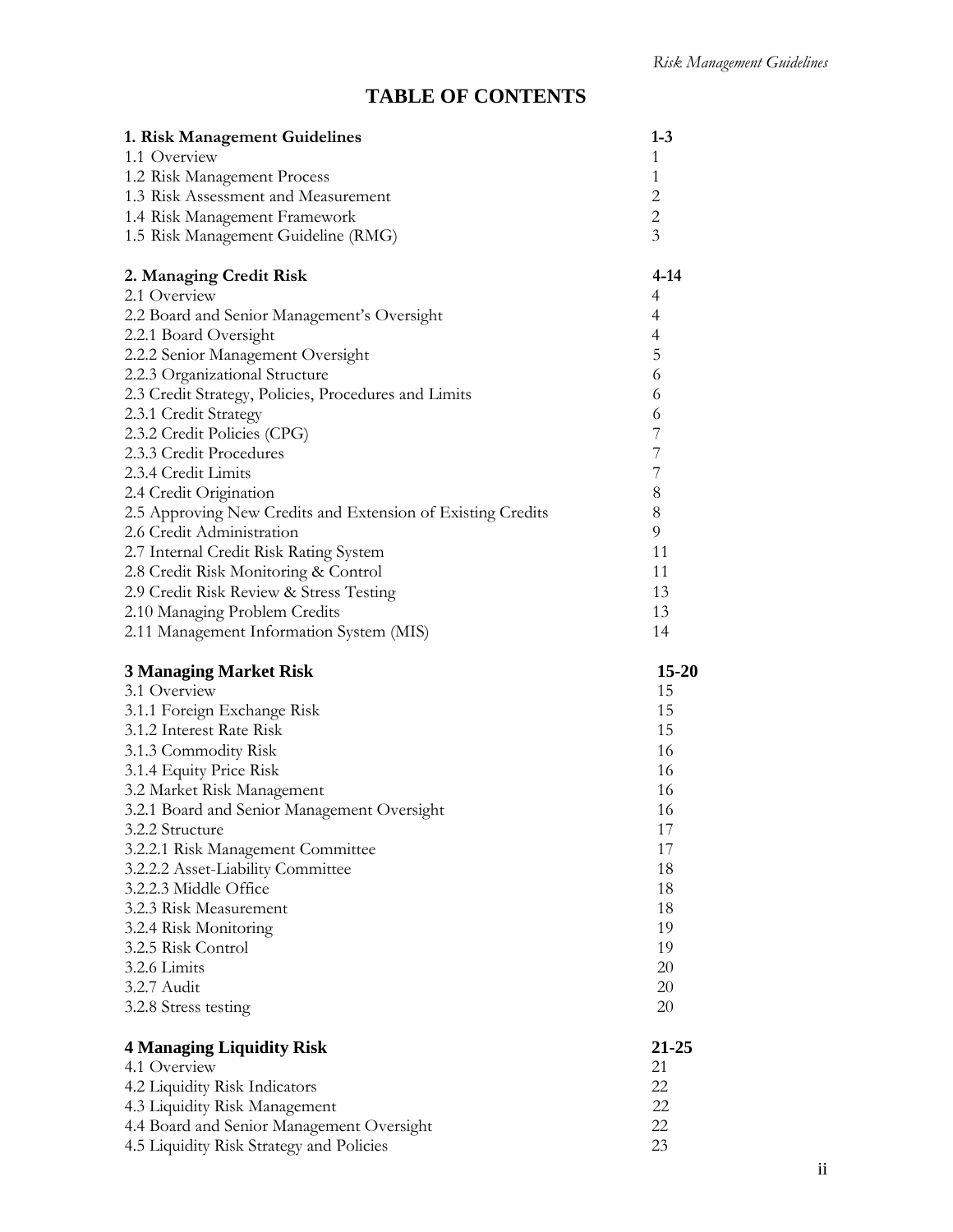| 4.5.1<br>Composition of Assets and Liabilities        | 23        |
|-------------------------------------------------------|-----------|
| Diversification and Stability of Liabilities<br>4.5.2 | 23        |
| 4.5.3<br>Access to Inter-bank Market                  | 23        |
| 4.5.4<br>Contingency Funding Plan                     | 23        |
| <b>Liquidity Policy</b><br>4.6                        | 23        |
| Asset Liability Committee (ALCO)<br>4.7               | 24        |
| Liquidity Risk Management Process<br>4.8              | 24        |
| Management Information System (MIS)<br>4.9            | 24        |
| Liquidity Risk Measurement and Monitoring<br>4.10     | 25        |
| 4.10.1 Contingency Funding Plans                      | 26        |
| 4.10.2 Maturity Ladder                                | 27        |
| Liquidity Ratios and Limits<br>4.11                   | 28        |
| Foreign Currency Liquidity Management<br>4.12         | 29        |
| <b>Internal Controls</b><br>4.13                      | 29        |
| <b>5 Managing Operational Risk</b>                    | $30 - 33$ |
| 5.1 Overview                                          | 30        |
| 5.2 Board and senior management's oversight           | 31        |
| 5.3 Operational Risk Function                         | 32        |
| 5.4 Operational Risk Management                       | 32        |
| 5.4.1 Risk Assessment and Quantification              | 32        |
| 5.4.2 Risk Monitoring and Reporting                   | 32        |
| 5.4.3 Control Mechanism                               | 33        |
| 5.4.4 Contingency Planning                            | 33        |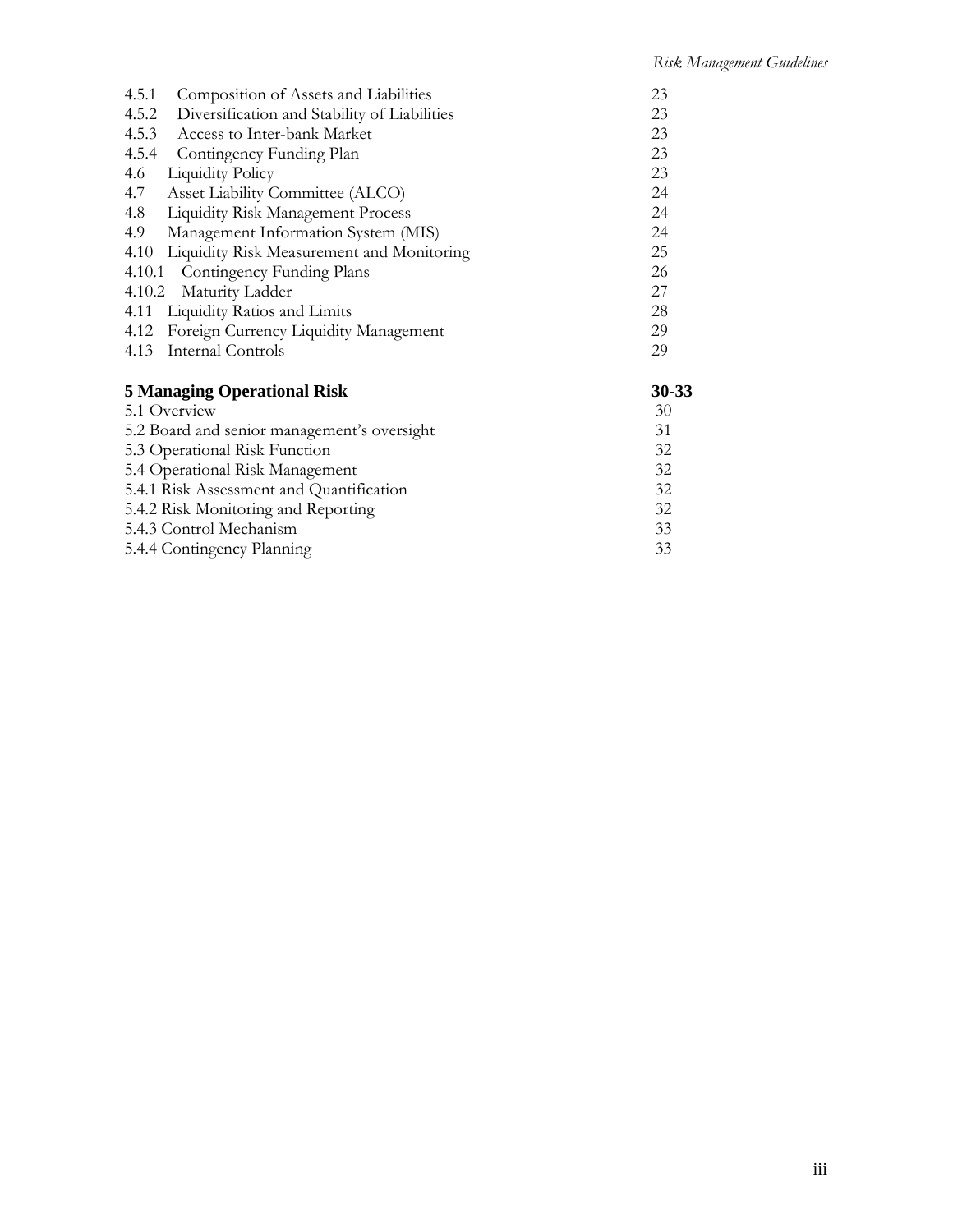# **1. Risk Management Guidelines**

## **1.1 Overview**

Banks are always faced with different types of risks that may have a potentially negative effect on their business. Risk-taking is an inherent element of banking and, indeed, profits are in part the reward for successful risk taking in business. On the other hand, excessive and poorly managed risk can lead to losses and thus endanger the safety of a bank's depositors. Risks are considered warranted when they are understandable, measurable, controllable and within a bank's capacity to readily withstand adverse results. Sound risk management systems enable managers of banks to take risks knowingly, reduce risks where appropriate and strive to prepare for a future, which by its nature cannot be predicted.

Nepal Rastra Bank laid significant emphasis on the adequacy of a bank's management of risk. Nepal Rastra Bank puts forward this document for the purpose of providing guidelines to all commercial banks on risk management systems that are expected to be in place. This document sets out minimum standards that shall be expected of a risk management framework. Overall risk management is of utmost importance to Banks, and as such, policies and procedures should be endorsed and strictly enforced by the senior management and the board of the Bank.

#### **1.2 Risk Management Process**

For the purpose of these guidelines, risk refers to the possibility that the outcome of an action or event could bring adverse impacts on the bank's capital, earnings or its viability. Such outcomes could either result in direct loss of earnings and erosion of capital or may result in imposition of constraints on a bank's ability to meet its business objectives. These constraints could hinder a bank's capability to conduct its business or to take advantage of opportunities that would enhance its business. As such, managements of banks are expected to ensure that the risks a bank is taking are warranted.

Risk Management is a discipline at the core of every bank and encompasses all activities that affect its risk profile. It involves identification, measurement, monitoring and controlling risks to ensure that:

- a) The individuals who take or manage risks clearly understand it.
- b) The organization's Risk exposure is within the limits established by Board of Directors.
- c) Risk taking Decisions are in line with the business strategy and objectives set by BOD.
- d) The expected payoffs compensate for the risks taken.
- e) Risk taking decisions are explicit and clear.
- f) Sufficient capital as a buffer is available to take risk.

Each situation is unique, in terms of roles and capabilities of individuals and the structure, activities and objectives of the bank. Risk management practices considered suitable for one bank may be unsatisfactory for another. Because of the vast diversity in risk that banks take, there is no single prescribed risk management system that works for all. Moreover, in the context of a particular bank, the definition of a sound or adequate risk management system is ever changing, as new technology accommodates innovation and better information and as market efficiency grows. Each bank should tailor its risk management program to its needs and circumstances. To remain competitive, banks must adapt and constantly improve their process. A sound risk management system should have the following elements:

- Active board and senior management oversight
- Adequate policies, procedures and limits
- Adequate risk measurement, monitoring and management information system; and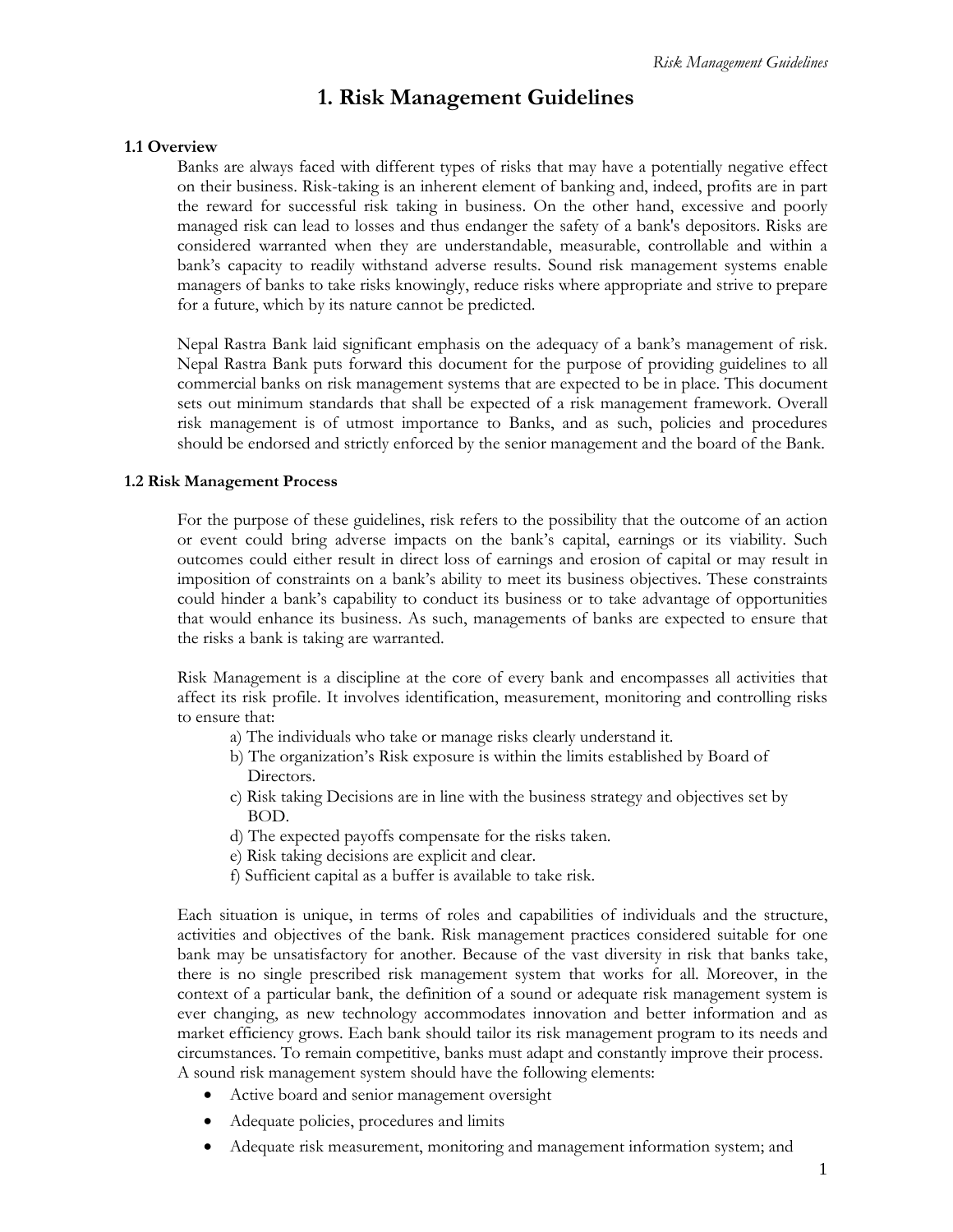Comprehensive internal controls.

It should not be understood that risk management is only limited to the individual(s), who are responsible for overall risk management function. Business lines are equally responsible for the risks they are taking. Because the line personnel can understand the risks of their activities and any lack of accountability on their part may hinder the sound and effective risk management.

#### **1.3 Risk Assessments and Measurement**.

Until and unless risks are not assessed and measured, it will not be possible to manage them. Further a true assessment of risk gives management a clear view of bank's standing and helps in deciding future action plan. To adequately capture banks' risk exposure, risk measurement should represent aggregate exposure of bank to both risk type and business line and encompass short run as well as long run impact on bank. To the maximum possible extent banks should establish systems/models that quantify their risk profile; however, in some risk categories such as operational risk, quantification is quite difficult and complex. Wherever it is not possible to quantify risks, qualitative measures should be adopted to capture those risks. The importance of staff having relevant knowledge and expertise cannot be undermined. Any risk measurement framework, especially those which employ quantitative techniques/model, is only as good as its underlying assumptions, the rigor and robustness of its analytical methodologies, the controls surrounding data inputs and its appropriate application.

#### **1.4 Risk Management Framework**

In any bank, support for crucial programs must come from the top. Each entity's senior management and governing board must set the bank's risk appetite by establishing appropriate policies, limits and standards and ensuring that they are followed and enforced. Risks must be measured, monitored and reported to key decision-makers. Banks should institute a setup that supervises overall risk management at the bank. Such a setup could be in form of a risk manager, committee or department depending on the size and complexity of the bank. Ideally, overall risk management function should be independent from those who take or accept risk on behalf of the bank.

The complexity and formality may vary widely among banks; but they should have clear procedures for assessing risk and evaluating performance regularly. There must also be adequate accountability, clear lines of authority and separation of duties between business functions and those involved in risk management and internal control. Where individuals responsible for overall risk management function are involved in day-to-day operations, then sufficient checks and balances should be established to ensure that risk management is not compromised. Overall risk management function provides an oversight of the management of risks inherent in the bank's activities. The functions are;

- Identifying current and emerging risks;
- Developing risk assessment and measurement systems;
- Establishing policies, practices and other control mechanisms to manage risks;
- Developing risk tolerance limits for Senior Management and Board approval;
- Monitoring positions against approved risk tolerance limits; and
- Reporting results of risk monitoring to Senior Management and the Board.

An effective risk management framework includes:

- Clearly defined risk management policies and procedures covering risk identification, acceptance, measurement, monitoring, reporting and control.
- A well constituted organizational structure defining clearly roles and responsibilities of individuals involved in risk taking as well as managing it.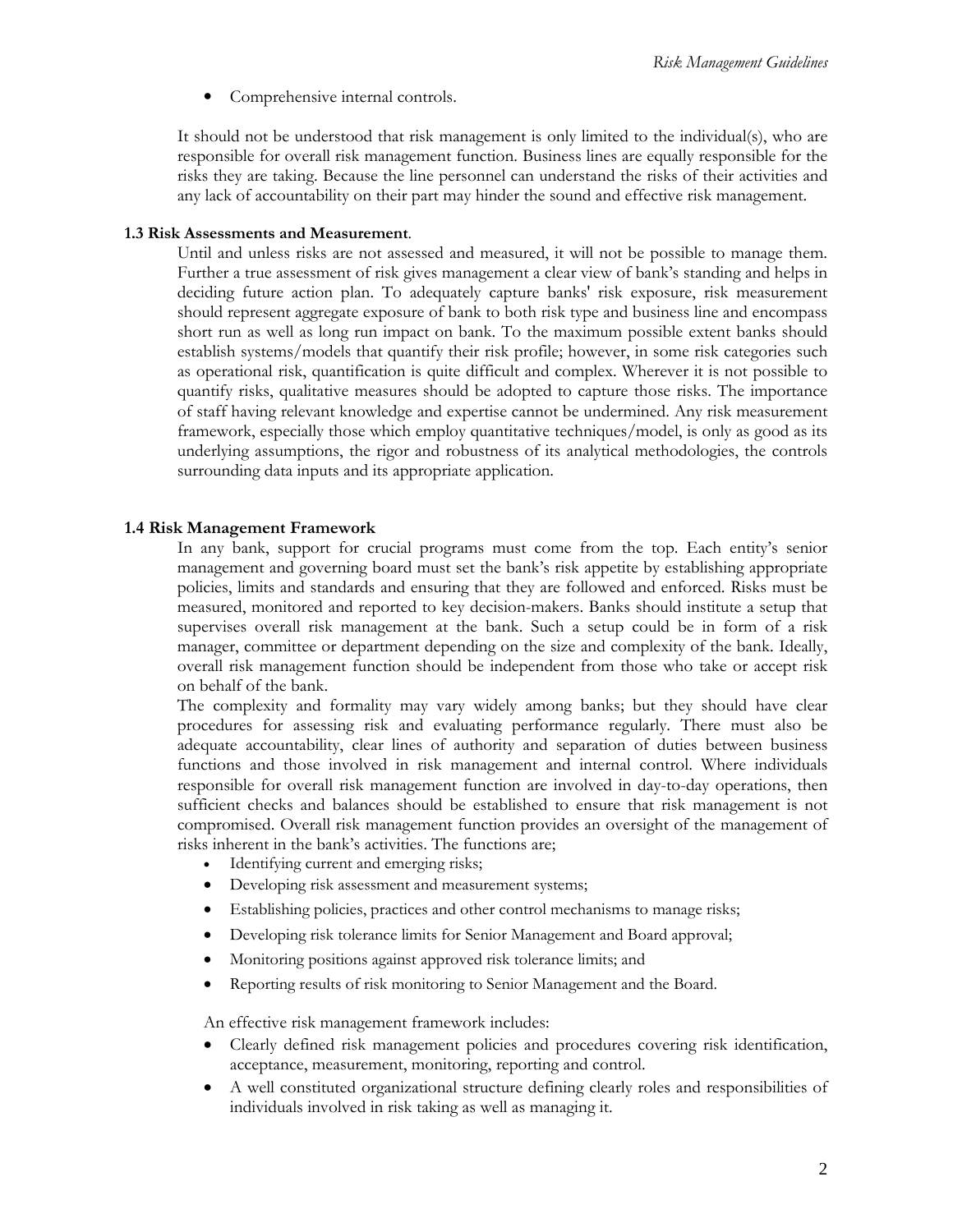- Banks, in addition to risk management functions for various risk categories may institute a setup that supervises overall risk management at the bank.
- Such a setup could be in the form of a separate department or bank's Risk Management Committee (RMC) could perform such function.
- There should be an effective management information system that ensures flow of information from operational level to top management and a system to address any exceptions observed. There should be an explicit procedure regarding measures to be taken to address such deviations.
- The framework should have a mechanism to ensure an ongoing review of systems, policies and procedures for risk management and procedure to adopt changes.

Each bank should develop a mechanism for assessing and reviewing its risk management policies, processes and procedures for individual risk elements, at a regular interval, based on the main findings of the monitoring reports and the results of analysis of developments arising from external market changes and other environmental factors. The results of such review should be properly documented and reported to the Board for consideration and approval. Banks should carry out a self-assessment of its risk management framework for each risk element and assign appropriate rating as regards the quality of its systems and procedures.

#### **1.5 Risk Management Guideline (RMG)**

The guideline at hand does not replace, rather supplements the existing regulations and guidelines. The guideline will become a focal point of reference for all requirements of the Nepal Rastra Bank for overall risk policy formulation and management. The guideline applies to the commercial banks in Nepal. It is not intended to be so comprehensive that it covers each and every aspect of risk management activity. This guideline provides minimum standard for the risk management practice to be exercised in the banks. A bank may establish a more comprehensive and sophisticated framework than that outlined in the guideline. This is entirely acceptable as long as all essential elements of the guideline are fully taken into account.

The guideline is in line with internationally accepted risk management principles and the best practices. It is also aligned with the revised version of Core Principles for Effective Banking Supervision, which the Basel Committee published in October 2006. Core Principle 7 on 'Risk Management Processes' mentions that "*banks and banking groups must have comprehensive risk management processes (including Board and senior management oversight) to identify, evaluate, monitor and control or mitigate all material risks and to assess their overall capital adequacy in relation to their risk profile. These processes should be commensurate with the size and complexity of the bank".* Other relevant Core Principles (CP) includes credit risk (CP8), market risk (CP13) liquidity risk (CP14), operational risk (CP15) and interest rate risk (CP16). Moreover, principles set for the specific risk categories (Credit, Market, Operational, and Liquidity) are presented in the box.

The types and degree of risks an organization may be exposed to depend upon a number of factors such as its size, complexity, business activities, volume etc. This guideline covers the most common risks of Nepalese commercial banks; mainly Credit Risk, Market Risk, Operational Risk and Liquidity Risk. Depending on the nature and size of business, banks can introduce several stringent measures for the efficient risk management.

There are several risks like; strategic risk, reputation risk, legal risk etc. which can be measured in terms of qualitative criteria. Banks risk management process should incorporate all the risks associated with its business activities. This guideline presents the broader principles and concepts for the risk management in banking business. It provides minimum standard as well as general guidelines to encourage banks for directing their efforts towards stringent measures for risk management. Only objective of the RMG is to contribute towards maintaining and improving financial safety and soundness through better risk management practices in the banks.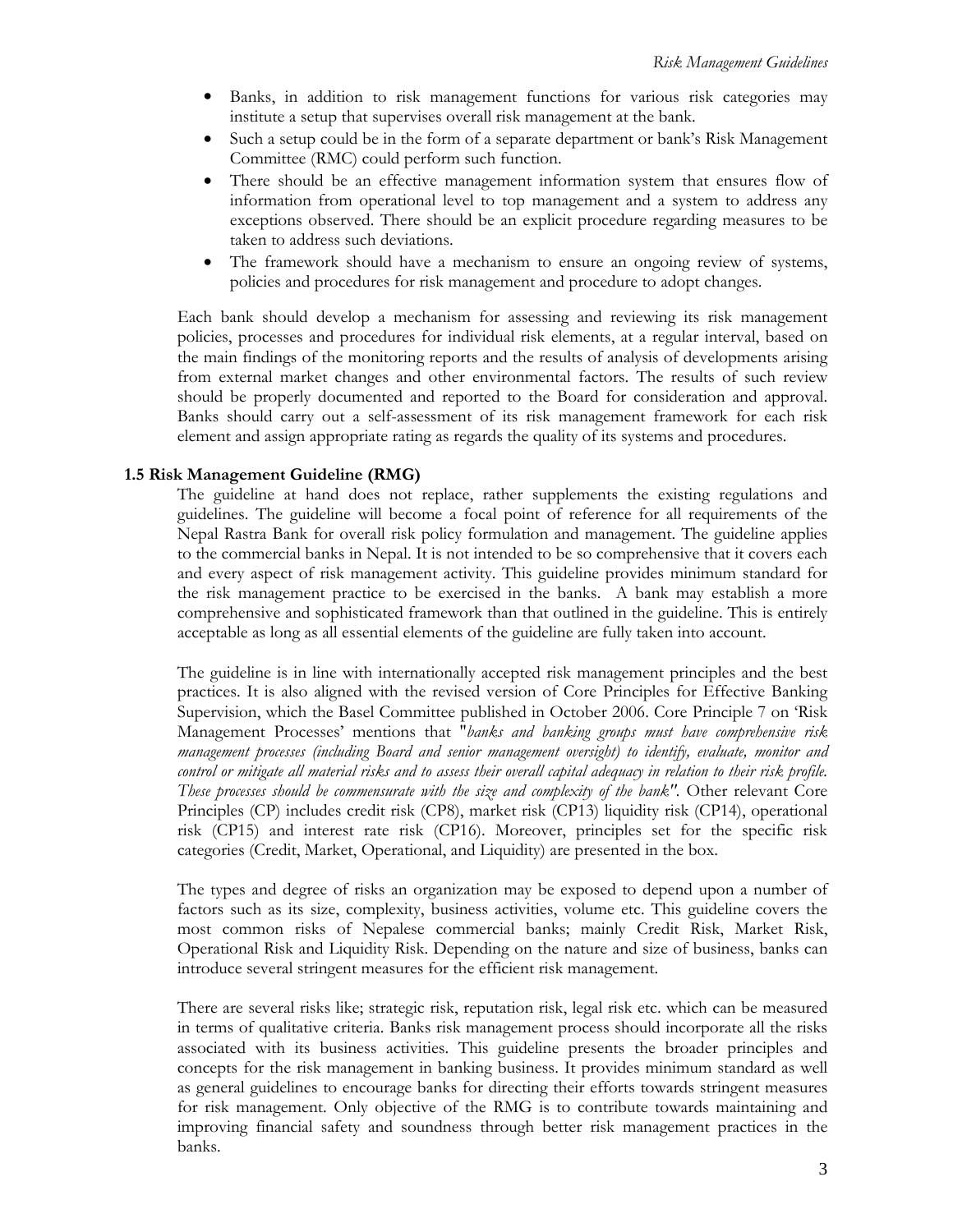# **2. Managing Credit Risk**

# **2.1 Overview**

Credit risk is the likelihood that a debtor or financial instrument issuer is unwilling or unable to pay interest or repay the principal according to the terms specified in a credit agreement resulting in economic loss to the bank. Credit risk also refers the risk of negative effects on the financial result and capital of the bank caused by borrower's default on its obligations to the bank.

Credit risk is the major risk that banks are exposed during the normal course of lending and credit underwriting. Credit risk arises from non-performance by a borrower. For most banks, loans are the largest and most obvious source of credit risk; however, credit risk could stem from activities both on and off balance sheet. It may arise from either an inability or an unwillingness to perform in the pre-committed contracted manner. In a bank's portfolio, losses arise from outright default due to inability or unwillingness of a customer or counter party to meet commitments in relation to lending, trading, settlement and other financial transactions. Alternatively losses may result from reduction in portfolio value due to actual or perceived deterioration in credit quality.

Credit risk comes from a bank's dealing with individuals, corporate, banks and financial institutions or a sovereign. Credit risk does not necessarily occur in isolation. The same source that endangers credit risk for the bank may also expose it to other risk. For instance a bad portfolio may attract liquidity problem.

This section presents fundamental credit risk management policies and practices that are recommended for adoption by the banks. The guideline outlines general principles that are designed to govern the implementation of more detailed lending procedures and practices within the banks.

A typical Credit risk management framework in a bank may be broadly categorized into following main components;

- Board and senior Management's Oversight
- Organizational structure
- Systems and procedures for identification, acceptance, measurement
- Monitoring and control risks.

#### **2.2 Board and Senior Management's Oversight**

#### **2.2.1 Board Oversight**

The Board of directors has a vital role in granting credit as well as managing the credit risk of the bank. It is the overall responsibility of a bank's Board to approve credit risk strategy and significant policies relating to credit risk and its management which should be based on the overall business strategy. Overall strategy as well as significant policies have to be reviewed by the board regularly.

Each bank, depending upon its size, should constitute a Credit Risk Management Committee (CRMC), ideally comprising of head of credit department and treasury. This committee should be empowered to oversee credit risk taking activities and overall credit risk management function. The CRMC should be mainly responsible for;

- The implementation of the credit risk policy/strategy approved by the Board.
- Monitor credit risk and ensure compliance with limits approved by the Board.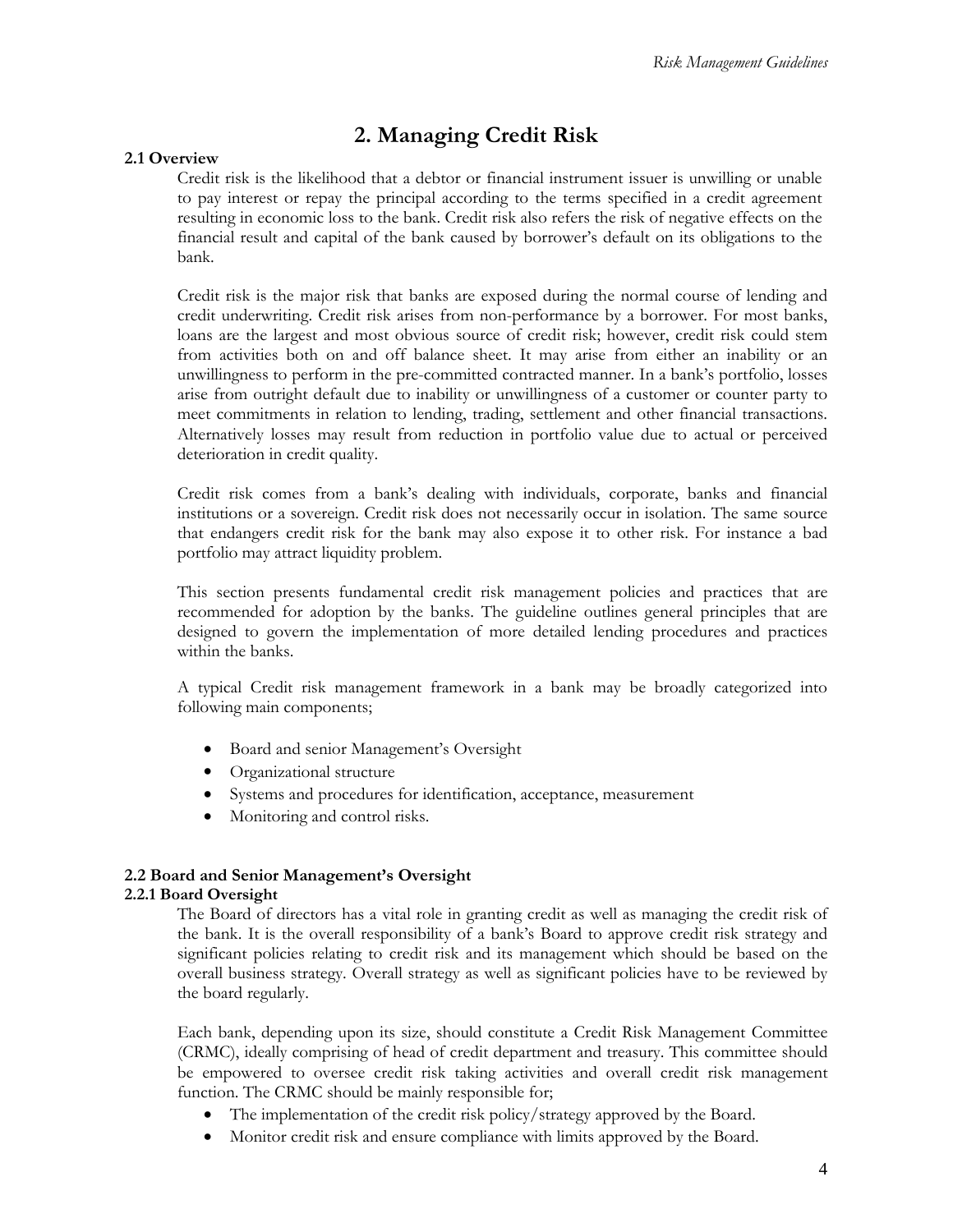- Recommend to the Board, for its approval, clear policies on standards for presentation of credit proposals, financial covenants, rating standards and benchmarks.
- Recommend delegation of credit approving powers, prudential limits on large credit exposures, standards for loan collateral, portfolio management, loan review mechanism, risk concentrations, risk monitoring and evaluation, pricing of loans, provisioning, regulatory/legal compliance,

#### **Principles for the Assessment of Banks' Management of Credit Risk1 A. Establishing an appropriate credit risk environment**

# **Principle 1**:

The board of directors should have responsibility for approving and periodically reviewing the credit risk strategy and significant credit risk policies of the bank. The strategy should reflect the bank's tolerance for risk and the level of profitability the bank expects to achieve for incurring various credit risks.

# **Principle 2**:

Senior management should have responsibility for implementing the credit risk strategy approved by the board of directors and for developing policies and procedures for identifying, measuring, and monitoring and controlling credit risk. Such policies and procedures should address credit risk in all of the bank's activities and at both the individual credit and portfolio levels.

# **Principle 3**:

Banks should identify and manage credit risk inherent in all products and activities. Banks should ensure that the risks of products and activities new to them are subject to adequate procedures and controls before being introduced or undertaken, and approved in advance by the board of directors or its appropriate committee.

The responsibilities of the board with regard to credit risk management shall include to**:** 

- Ensure that appropriate policies, plans and procedures for credit risk management are in place. Ensure the bank implements sound fundamental policies;
- Define the bank's overall risk tolerance in relation to credit risk;
- Ensure that top management as well as staffs responsible for credit risk management possess sound expertise and knowledge to accomplish the risk management function;
- Ensure that bank's significant credit risk exposure is maintained at prudent levels and consistent with the available capital. Review trends in portfolio quality and the adequacy of bank's provision for credit losses;
- Ensure that internal audit reviews the credit operations to assess whether or not the bank's policies and procedures are adequate and implemented;
- Review exposures to insiders and their related parties, including policies related thereto;
- Ratify exposures exceeding the level of the management authority delegated to management and be aware of exposures; and
- Outline the content and frequency of management report to the board on credit risk management.

# **2.2.1.1 Senior Management Oversight**

The overall responsibility of risk management rests on the board of directors. The responsibility of senior management is to transform strategic direction set by board in the shape of policies and procedures. The formulation of policies relating to risk management itself may not be adequate until and unless these are clearly communicated down the line. Senior management has to ensure that these policies are embedded in the culture of an organization. Senior Management is responsible for implementing the bank's credit risk management

 $\overline{\phantom{a}}$ *1 Principles for the management of credit risk, BCBS*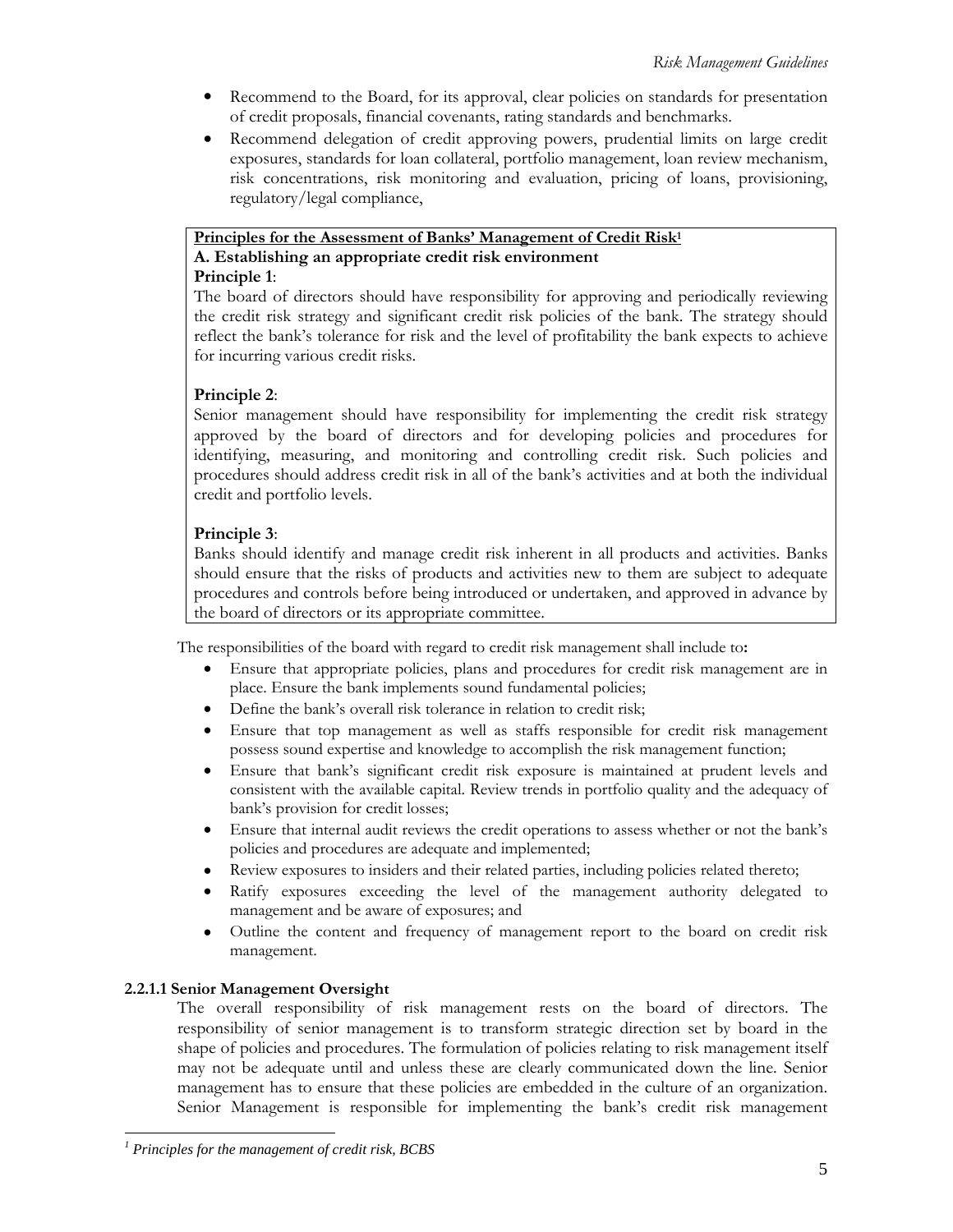strategies and policies and ensuring that procedures are put in place to manage and control credit risk and the quality of credit portfolio in accordance with these policies. The responsibilities of Senior Management with regard to credit risk management shall include:

- Developing credit policies and credit administration procedures for Board approval;
- Implementing credit risk management policies to ensure effective credit risk management process;
- Ensuring the development and implementation of appropriate reporting system;
- Monitoring and controlling the nature and composition of the bank's credit portfolio;
- Monitoring the quality of credit portfolio and ensuring that the portfolio is soundly and conservatively valued and probable losses are adequately provided for;
- Establishing internal controls and setting clear lines of accountability and authority; and
- Building lines of communication for the timely dissemination of credit risk management policies, procedures and other credit risk management information to all the credit staffs.

#### **2.2.2 Organizational structure**

Organizational structures may vary according to size, complexity and diversification of bank's activities. The structure should facilitate effective management oversight and proper execution of credit risk management and control processes. It is necessary to maintain the bank's overall credit risk exposure within the parameters set by the board of directors

It is the responsibility of bank's Board to approve the overall lending authority structure and explicitly delegate credit approval authority to senior management, the credit committee and other lending authorities. Lending authority assigned to the officers should be commensurate with their experience, ability and personal character. Banks may adopt multiple credit approvers for sanctioning various functions such as credit ratings, risks approvals etc. to institute a more effective system of check and balance. There should also be periodic review of lending authority assigned to officers.

#### **2.3 Credit Strategy, Policies, Procedures and Limits**

#### **2.3.1 Credit Strategy**

The primary purpose of bank's credit strategy is to determine the risk appetite. Risk appetite, at the organizational level, is the amount of risk exposure, or potential adverse impact from an event, that the bank is willing to accept. Once it is determined, the bank shall develop a plan to optimize return while keeping credit risk within predetermined limits. The credit risk strategy thus should cover:

- The bank's plan to grant credit based on various client segments and products, economic sectors, geographical location, currency and maturity;
- Target market within each lending segment and level of diversification/concentration;
- Pricing strategy.

Credit risk strategy should be developed on the basis of bank's target market and its internal strength. The strategy should provide continuity in approach and take into account cyclic aspect of country's economy and the resulting shifts in composition and quality of overall credit portfolio. The credit procedures should aim to obtain a deep understanding of the bank's clients, their credentials and their businesses in order to fully know their customers. These strategies should be reviewed periodically and amended, as deemed necessary; it should be viable in the long run.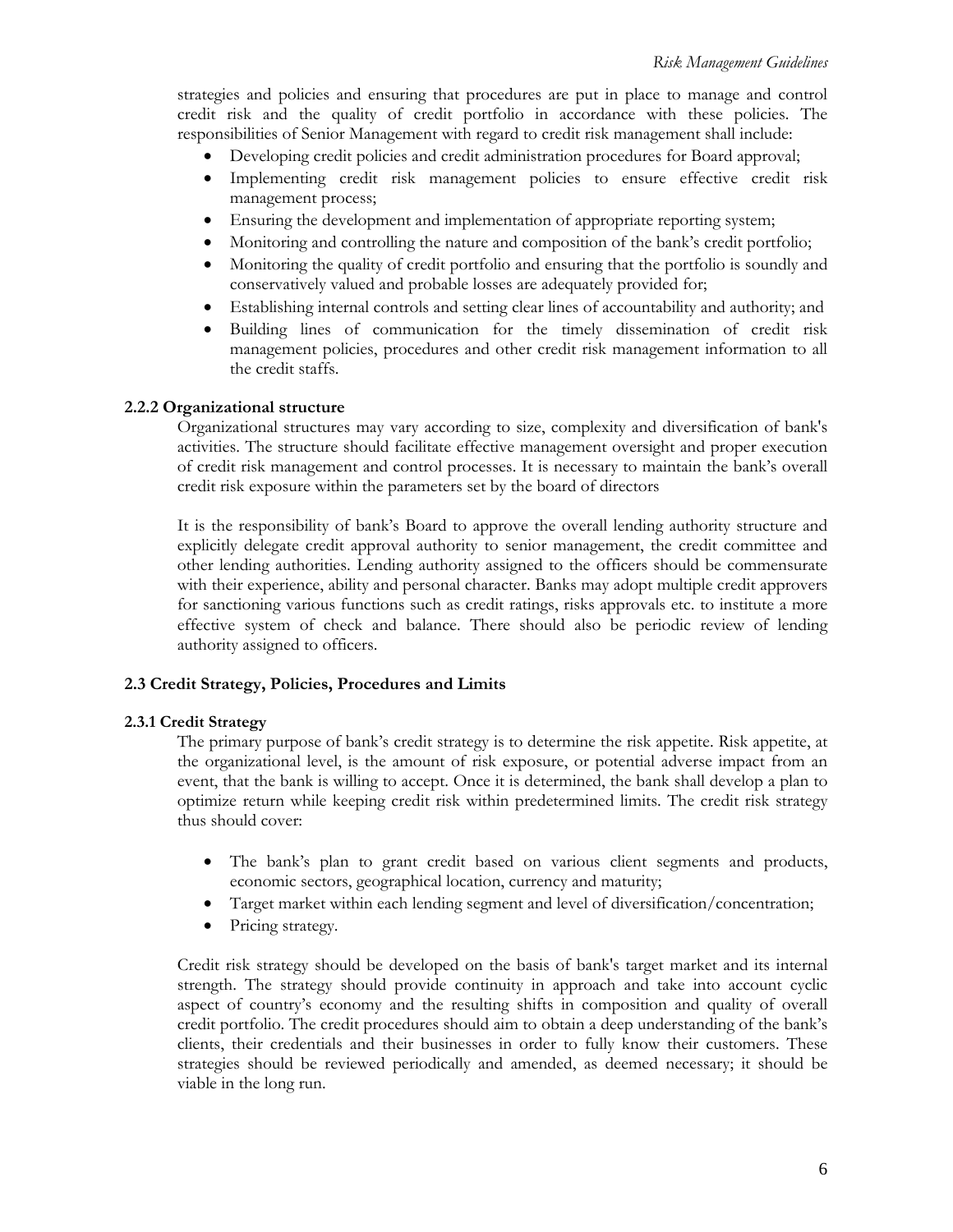#### **2.3.2 Credit Policies**

Every bank has to develop Credit Policies Guidelines (CPG) that clearly outline the bank's view of business development priorities and the terms and conditions that should be adhered to for loans to be approved. The CPG should be updated at a regular interval to reflect changes in the economic out look and the evolution of the bank's loan portfolio. To make it effective, policies should be communicated timely and should be implemented by all levels of the bank through appropriate procedures. It should be distributed to all lending authorities and credit officers. Credit policies establish framework for making investment and lending decisions and reflect bank's tolerance for credit risk. Any significant deviation to these policies must be communicated to the Senior Management/Board and corrective measures should be taken. At a minimum, credit policies should include:

- Areas of credit in which the bank plans to lend and does not lend (acceptable and unacceptable lines of credit). These areas can be on the basis of credit facilities, type of collateral security, types of borrowers, or geographic sectors on which the bank may focus;
- Bank's formal credit approval process; detailed and formalized credit evaluation/ appraisal process, administration and documentation;
- Credit approval authority at various levels;
- Clear guidelines for each of the various types of credits, such as loans, overdrafts, mortgages, leases, etc.
- Concentration limits on single counter party and group of connected counter parties, particular industries or economic sectors, geographic regions and specific products. Banks can set their own stringent internal exposure limits comply with any prudential limits or restrictions set by the Nepal Rastra Bank;
- Authority for approval of allowance for probable losses and write-offs;
- Credit Pricing;
- Roles and responsibilities of units/staff involved in credit;
- Guidelines on regular monitoring and reporting system.
- Guidelines on management of problem loans; and
- Internal rating (Risk grading) systems including definition of each risk grade and clear demarcation for each risk grade.

The credit policy should spell out the process to ensure appropriate reporting and approval of credit extension beyond prescribed limits. The policy should also spell out approvals of disbursements of excess over limits, and other exceptions to credit policy. In order to be effective, credit policies must be communicated throughout the bank, implemented through appropriate procedures, and periodically revised to take into account changing internal and external circumstances.

#### **2.3.3 Credit Procedures**

The credit procedures should aim to obtain a deep understanding of the bank's clients and their businesses in order to fully know their customers. Banks should develop procedures that adequately capture salient issues regarding the borrower's industry; macro economic factors; the purpose of credit; source of repayment; track record and repayment history of the borrower; repayment capacity of the borrower; the proposed terms and conditions and covenants; adequacy and enforceability of collaterals; and appropriate authorization for the loan.

#### **2.3.4 Credit Limits**

An important element of credit risk management is to establish exposure limits covering onbalance sheet and off-balance sheet credit exposures for single counter party and group of connected counter parties. The objective of setting credit limit is to prevent banks from relying excessively on a large borrower or group of borrowers. Banks are expected to develop their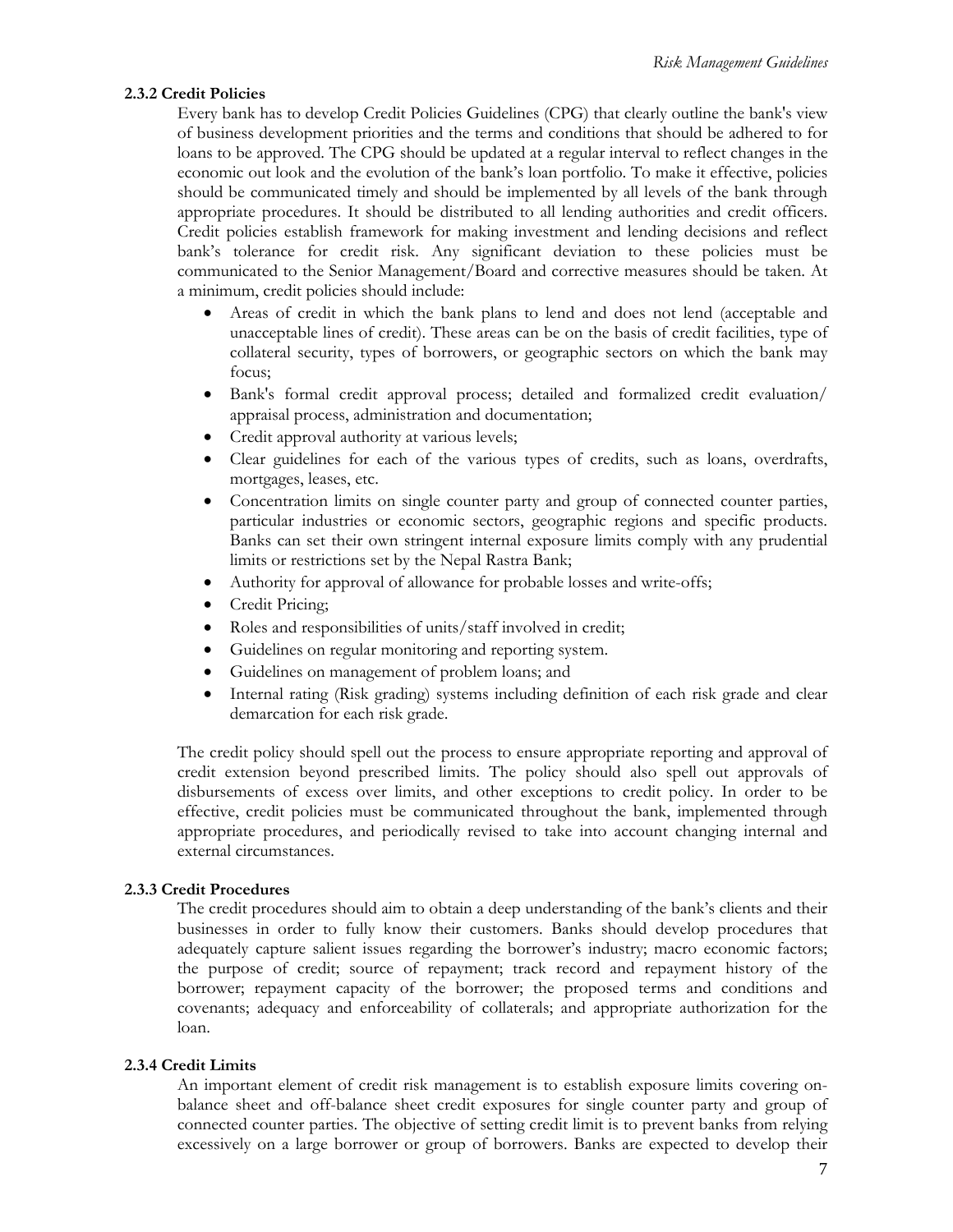own stringent limit structure while remaining within the exposure limits set by the Nepal Rastra Bank. The size of the limits should be based on the credit strength of the counterparty, purpose of credit, economic conditions and the bank's risk appetite. Limits should also be set for respective products, activities, specific industry, economic sectors and/or geographic regions to avoid concentration risk. Credit limits should be reviewed regularly at least annually or more frequently if counter party's credit quality deteriorates. All requests of increase in credit limits should be substantiated.

# **2.4 Credit Origination**

A sound and well-defined criteria for new credits as well as the expansion of existing credits is necessary for credit risk management. Before allowing a credit facility, the bank should make an assessment of risk profile of the customer/transaction. This may include:

- Credit assessment of the borrower
	- (macro-economic factors, industry and firm specific analysis)
- The purpose of credit and source of repayment.
- The track record / repayment history of borrower.
- Repayment capacity and other sources of income of the borrower.
- Terms, conditions and covenants for the credit agreement.
- Consistency in past history and future projections; Expected future cash flow of the borrower.
- Adequacy, enforceability and liquidity status of collaterals.
- Approval from appropriate authority

Banks have to make sure that the credit is used for the purpose it was borrowed. Where the obligor has utilized funds for purposes not shown in the original proposal, banks should take steps to determine the implications on creditworthiness. In case of corporate loans where borrower own group of companies such diligence becomes more important. Banks should classify such connected companies and conduct credit assessment on consolidated/group basis.

Banks utilize collateral and guarantees to help mitigate risks inherent in individual credits but transactions should be entered into primarily on the strength of the borrower's repayment capacity. Collateral cannot be a substitute for a comprehensive assessment of the borrower or counter party, nor can it compensate for insufficient information.

Banks should have policies covering the acceptability of various forms of collateral, procedures for the ongoing valuation of such collateral, and a process to ensure that collateral is, and continues to be, enforceable and realizable. With regard to guarantees, banks should evaluate the level of coverage being provided in relation to the credit-quality and legal capacity of the guarantor.

#### **2.5 Approving New Credits and Extension of Existing Credits**

In case of new relationships consideration should be given to the integrity and reputation of the borrowers or counter party as well as its legal capacity to assume the liability. Prior to entering into any new credit relationship the banks must become familiar with the borrower or counter party and be confident that they are dealing with individual or organization of sound reputation and credit worthiness. However, a bank must not grant credit simply on the basis of the fact that the borrower is perceived to be highly reputable i.e. name lending should be discouraged.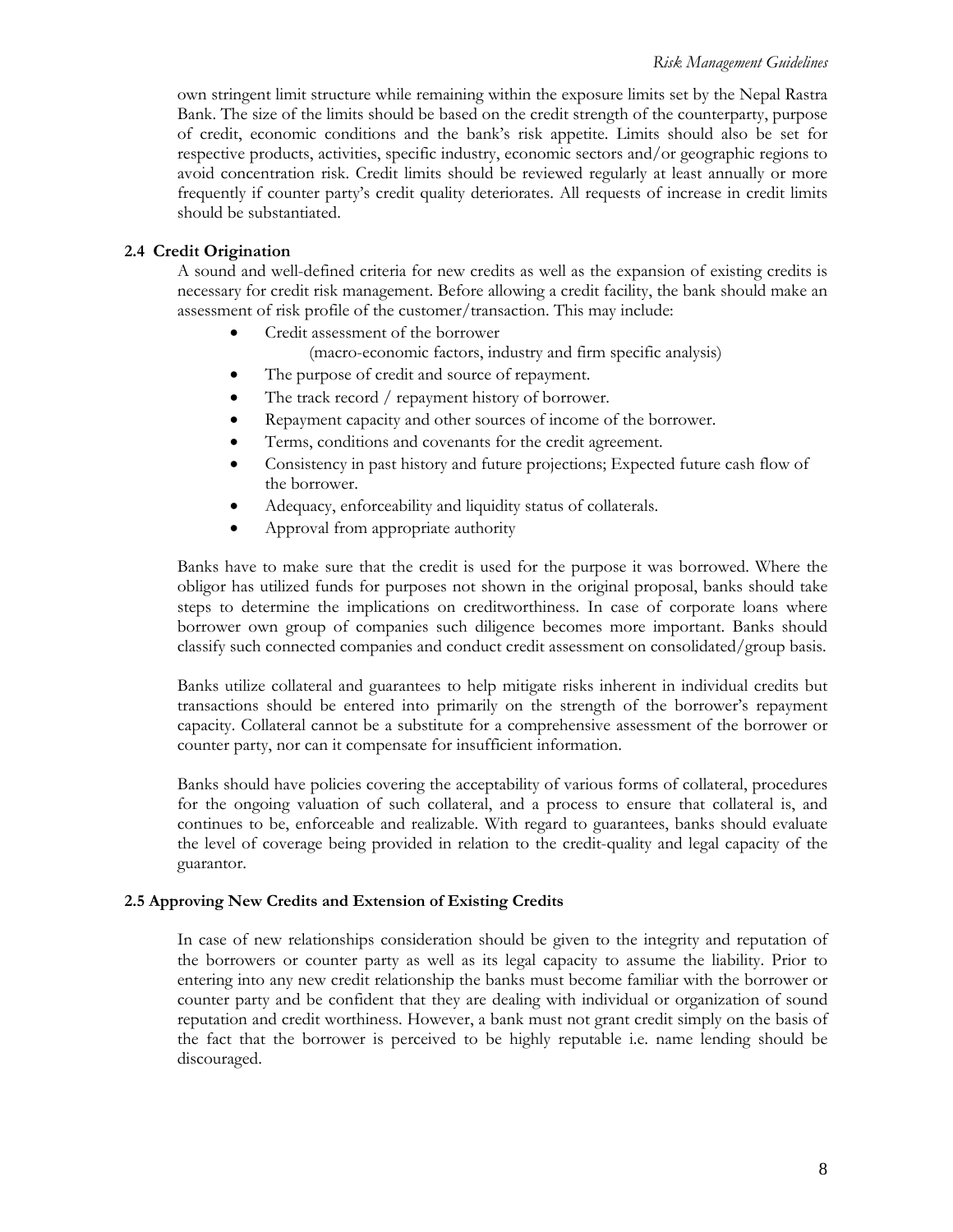# Operating under a sound credit granting process<sup>2</sup>

**Principle 4**: Banks must operate under sound, well-defined credit-granting criteria. These criteria should include a thorough understanding of the borrower or counter party, as well as the purpose and structure of the credit, and its source of repayment.

**Principle 5**: Banks should establish overall credit limits at the level of individual borrowers and counter parties, and group of connected counter parties that aggregate different types of exposures, both in the banking and trading book and on and off balance sheet.

**Principle 6**: Banks should have a clearly established process in place for approving new credits as well as the extension of existing credits.

**Principle 7**: All extensions of credit must be made on an arm's-length basis. In particular, credits to related companies and individuals must be monitored with particular care and other appropriate steps taken to control or mitigate the risks of connected lending.

A bank's credit-granting approval process should establish accountability for decisions taken and designate who has the authority to approve credits or changes in credit terms. A potential area of abuse arises from granting credit to connected and related parties, whether companies or individuals. Related parties typically include a bank's promoters, major shareholders, subsidiaries, affiliate companies, directors, and executive officers. The relationship includes the ability to exert control over or influence a bank's policies and decision-making, especially concerning credit decisions (please refer to NRB Directive no 3 on Transactions with Related Parties). A bank's ability to systematically identify and track extensions of credit to insiders is crucial. The issue is whether credit decisions are made on a rational basis and according to approved policies and procedures.

# **2.6 Credit Administration**

Credit administration is a critical function in maintaining the safety and soundness of a bank. The credit administration function is basically a back office activity that supports and controls extension and maintenance of credit. A typical credit administration unit should perform the functions of credit documentation, disbursement and monitoring; loan repayment; and maintenance of credit files, collateral and security documents. Once a credit is granted, it is the responsibility of Credit Administration to ensure that the credit is properly maintained. It is the responsibility of credit administration to ensure completeness of documentation (loan agreements, guarantees, transfer of title of collaterals etc) in accordance with approved terms and conditions. This includes keeping the credit file up to date, obtaining current financial information, sending out renewal notices and preparing various documents such as loan agreements. While developing credit administration areas, banks should ensure:

- the efficiency and effectiveness of credit administration operations, including monitoring documentation, contractual requirements, legal covenants, collateral, etc.;
- the accuracy and timeliness of information provided to management information systems;
- the adequacy of control over all "back office" procedures; and
- Compliance with prescribed management policies and procedures as well as applicable laws and regulations.

 $\overline{\phantom{a}}$ <sup>2</sup> *Principles for the management of credit risk, BCBS*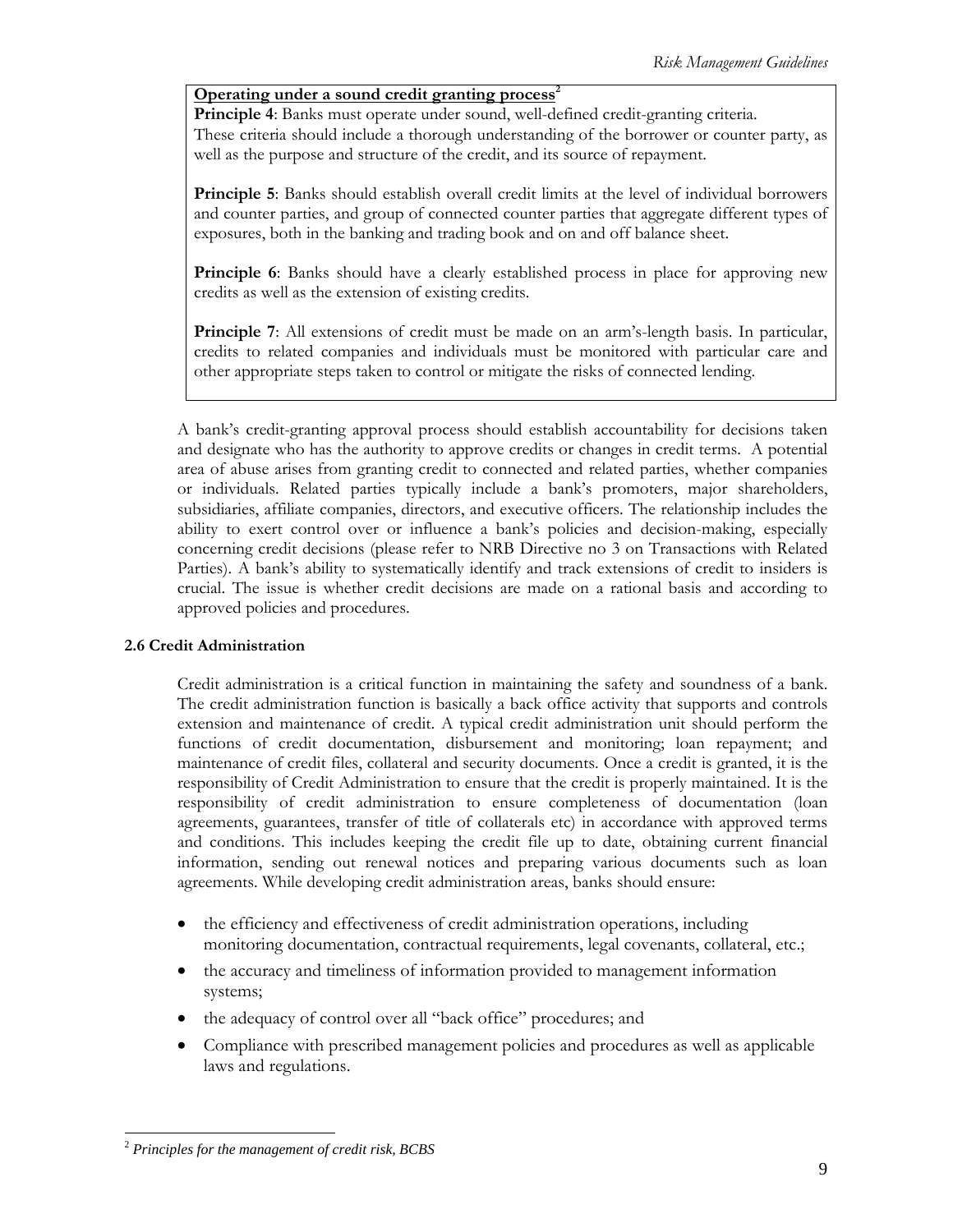For the various components of credit administration to function appropriately, senior management must understand and demonstrate that it recognizes the importance of this element of monitoring and controlling credit risk.

**Maintaining an appropriate credit administration, measurement and monitoring**  process<sup>3</sup>

**Principle 8:** Banks should have in place a system for the ongoing administration of their various credit risk-bearing portfolios.

**Principle 9:** Banks must have in place a system for monitoring the condition of individual credits, including determining the adequacy of provisions and reserves.

**Principle 10:** Banks should develop and utilize internal risk rating systems in managing credit risk. The rating system should be consistent with the nature, size and complexity of a bank's activities.

**Principle 11:** Banks must have information systems and analytical techniques that enable management to measure the credit risk inherent in all on- and off-balance sheet activities. The management information system should provide adequate information on the composition of the credit portfolio, including identification of any concentrations of risk.

**Principle 12:** Banks must have in place a system for monitoring the overall composition and quality of the credit portfolio.

**Principle 13:** Banks should take into consideration potential future changes in economic conditions when assessing individual credits and their credit portfolios, and should assess their credit risk exposures under stressful conditions.

Banks need to enunciate a system that enables them to monitor quality of the credit portfolio on day-to-day basis and take remedial measures as and when any deterioration occurs. Such a system would enable an bank to ascertain whether loans are being serviced as per facility terms, the adequacy of provisions, the overall risk profile is within limits established by management and compliance of regulatory limits. Monitoring procedures and systems should be in place so as to provide an early indication of the deteriorating financial health of a borrower.

Banks should ensure that all security documents are kept in a fireproof safe. Registers for documents should be maintained to keep track of their movement. Procedures should also be established to track and review relevant insurance coverage for certain facilities/collateral. Physical checks on security documents should be conducted on a regular basis.

The credit files should include all of the information necessary to ascertain the current financial condition of the borrower or counter party as well as sufficient information to track the decisions made and the history of the credit. Bank should devise procedural guidelines and standards for maintenance of credit files. The credit files not only include all correspondence with the borrower but also contain sufficient information necessary to assess financial health of the borrower and its repayment performance. It should be filed in organized way so that external/internal auditors or NRB inspector could review it easily.

 $\overline{\phantom{a}}$ 

<sup>3</sup>  *Principles for the management of credit risk, BCBS*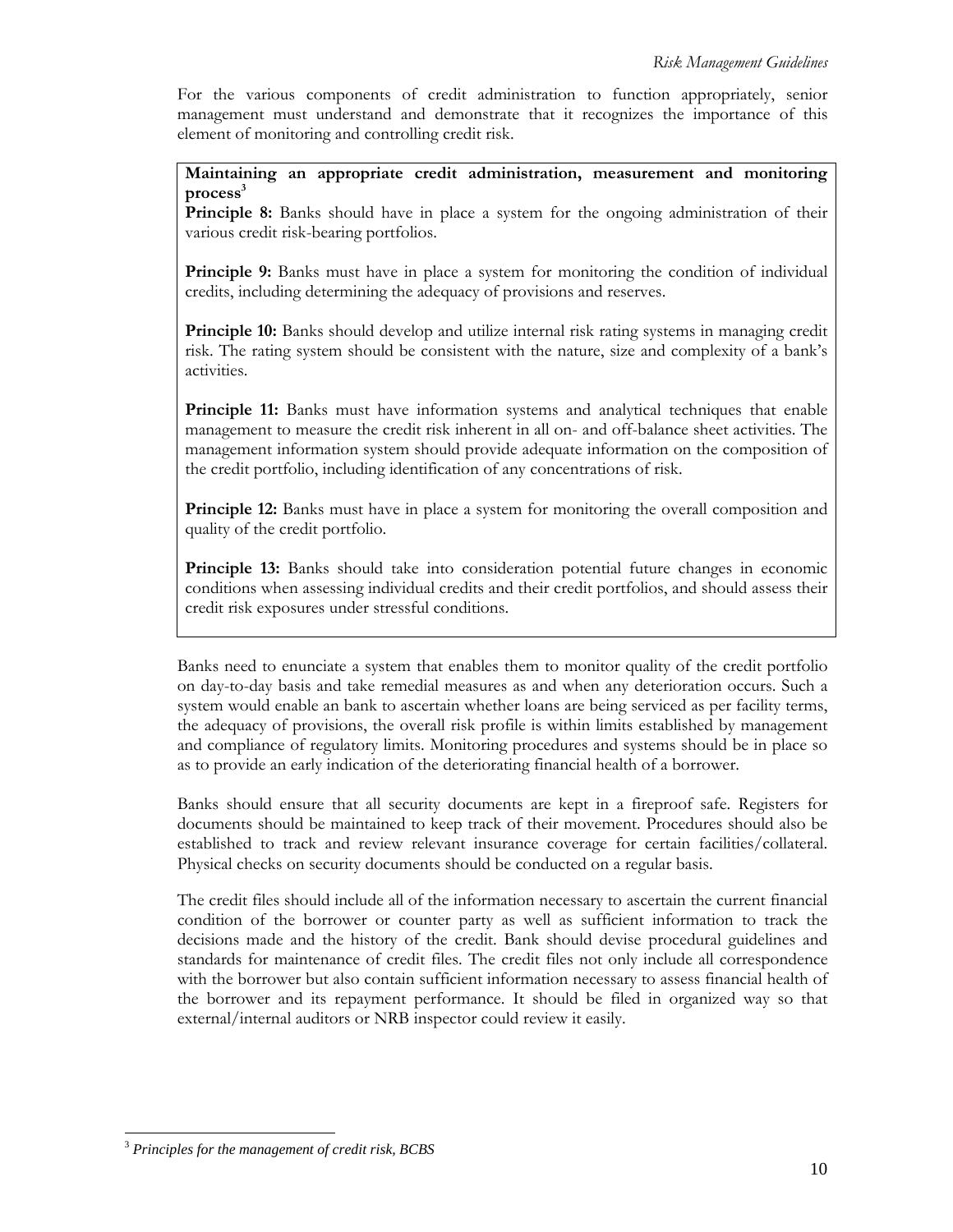#### **2.7 Internal Credit Risk Rating System**

Banks should develop an internal credit risk rating system for its loans and advances. The risk rating should categorize all credits into various classes on the basis of underlying credit quality. Risk rating is a key measurement of a bank's asset quality, and as such, it is essential that rating is a robust process. All facilities should be assigned a risk grade. In case of deterioration in risk is noted, the Risk Grade assigned to a borrower and its facilities should be immediately changed. NRB does not advocate any particular credit risk rating system; it should be bank's own choice. But the rating system should be consistent with the nature, size and complexity of a bank's activities and should have at least the following parameters:

- covers a broad range of the bank's credit exposure, including off-balance sheet exposures;
- covers both performing and non-performing assets;
- has several grades covering exposures, with the lowest rating accorded to those where losses are expected;
- has risk ratings for "performing" credits with several grades (including the grades like "watch list" or "special mention");
- has regulatory classifications (performing, substandard, doubtful & bad) should be incorporated within the risk rating systems; and
- has the credit risk rating system detailed in the credit policy and procedures developed for the determination and periodic review of the credit grades.

The rating system, which has been endorsed by the board, has to be submitted to Nepal Rastra Bank. For banks, which have yet to implement the rating system, a plan, endorsed by the board, must be submitted to Nepal Rastra Bank specifying the timeframe, persons responsible and steps taken for the implementation of a credit grading system. Such plans must be submitted to Nepal Rastra Bank not later than end of December 2010.

Banks should regularly monitor and evaluate the actual default or loss experience of credits in each risk grade as one means to assess the consistency and reliability of the ratings being used.

# **2.8 Credit Risk Monitoring and Control**

Credit risk monitoring refers to the continuous monitoring of individual credits inclusive of off-balance sheet exposures to obligors as well as overall credit portfolio of the bank. Banks need to develop and implement comprehensive procedures and information systems to monitor the condition of individual credits and single borrowers across the bank's various portfolios. Banks need to enunciate a system that enables them to monitor quality of the credit portfolio on day-to-day basis and take remedial measures as and when any deterioration occurs. These procedures need to define criteria for identifying and reporting potential problem credits and other transactions to ensure that they are subject to more frequent monitoring as well as possible corrective action, classification and/or provisioning. Establishing an efficient and effective credit monitoring system would help senior management to monitor the overall quality of the total credit portfolio and its trends. As a result the management could reassess its credit strategy /policy accordingly before encountering any major setback. The banks credit policy should explicitly provide procedural guideline relating to credit risk monitoring. At the minimum it should lay down procedure relating to:

- The roles and responsibilities of individuals responsible for credit risk monitoring
- The assessment procedures and analysis techniques (for individual loans & overall portfolio)
- The frequency of monitoring
- The periodic examination of collaterals and loan covenants
- The frequency of site visits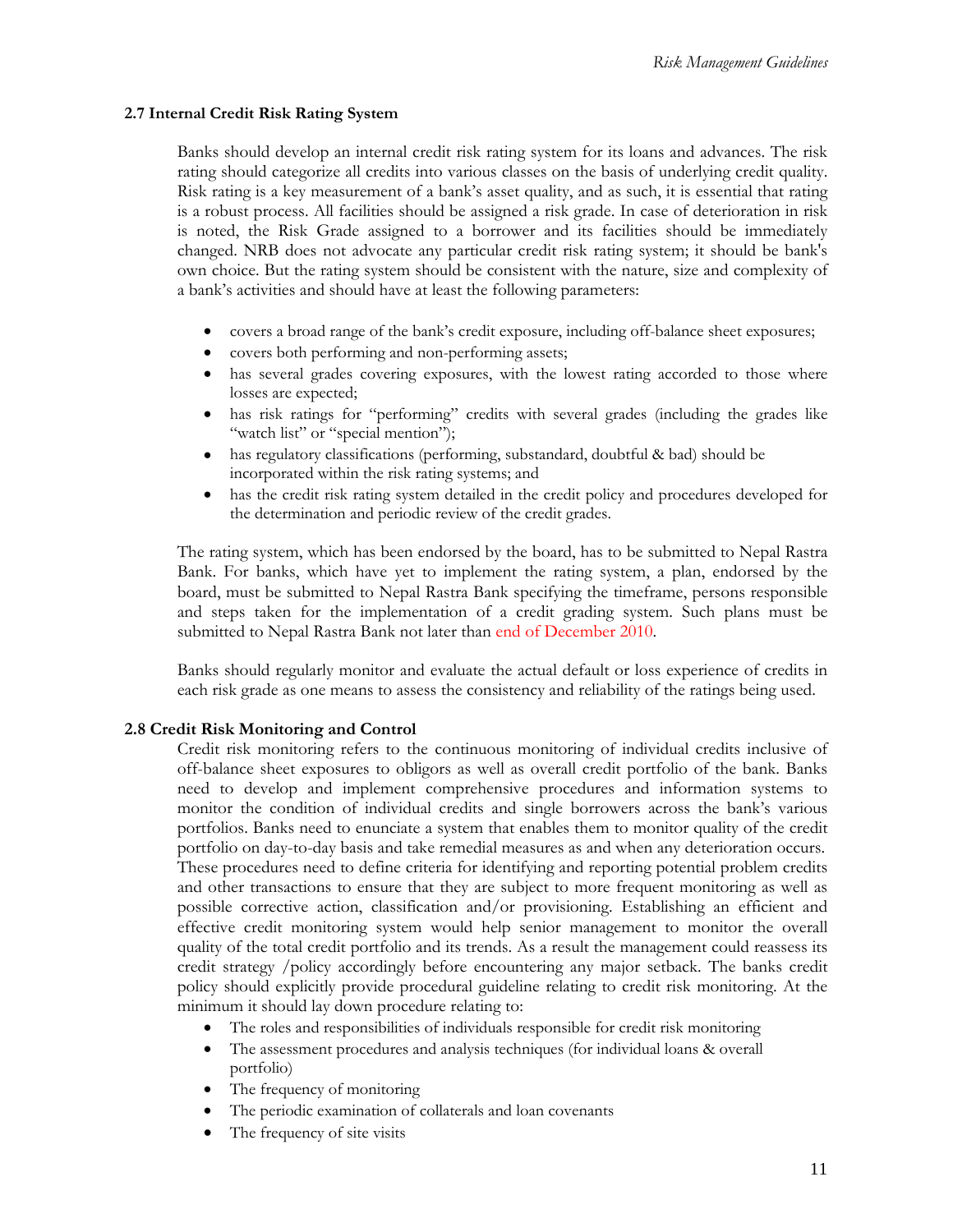• The identification of deterioration in any loan

Such a system would enable a bank to ascertain whether loans are being serviced as per facility terms, the adequacy of provisions, the overall risk profile is within limits established by management and compliance of regulatory limits.

An effective credit monitoring system includes, measures to:

- ensure that the bank understands the current financial condition of the borrower or counter party;
- ensure that all credits are in compliance with existing covenants;
- follow the use customers make of approved credit lines;
- ensure that projected cash flows on major credits meet debt servicing requirements;
- ensure that, where applicable, collateral provides adequate coverage relative to the obligor's current condition; and
- identify and classify potential problem credits on a timely basis.

Given below are some key indicators that depict the credit quality of a loan:

# **a. Financial Position and Business Conditions**

The most important aspect about an obligor is its financial health, as it would determine its repayment capacity. Business/industry risk, borrower's position within the industry and external factors such as economic condition, government policies, and regulations should be taken into consideration. The Key financial performance indicators on profitability, equity, leverage and liquidity should be analyzed on a regular basis.

# **b. Conduct of Accounts**

In case of existing obligor the operation in the account would give a fair idea about the quality of credit facility. Banks should monitor the obligor's account activity, repayment history and instances of excesses over credit limits. For trade financing, banks should monitor cases of repeat in extensions of due dates for trust receipts and bills.

#### c. **Loan Covenants**

Bank should regularly review the credit in terms of the obligor's ability to adhere to financial covenants stated in the loan agreement, and any breach detected should be addressed promptly.

# d. **Collateral valuation**

Banks need to reassess value of collaterals on periodic basis. The frequency of such valuation depends upon nature of collaterals. Appropriate inspection should be conducted to verify the existence and valuation of the collateral.

#### **Ensuring adequate controls over credit risk4**

**Principle 14:** Banks should establish a system of independent, ongoing credit review and the results of such reviews should be communicated directly to the board of directors and senior management.

**Principle 15:** Banks must ensure that the credit-granting function is being properly managed and that credit exposures are within levels consistent with prudential standards and internal limits. Banks should establish and enforce internal controls and other practices to ensure that exceptions to policies, procedures and limits are reported in a timely manner to the appropriate level of management.

Principle 16: Banks must have a system in place for managing problem credits and various other workout situations.

 $\overline{\phantom{a}}$ 

<sup>4</sup>  *Principles for the management of credit risk, BCBS*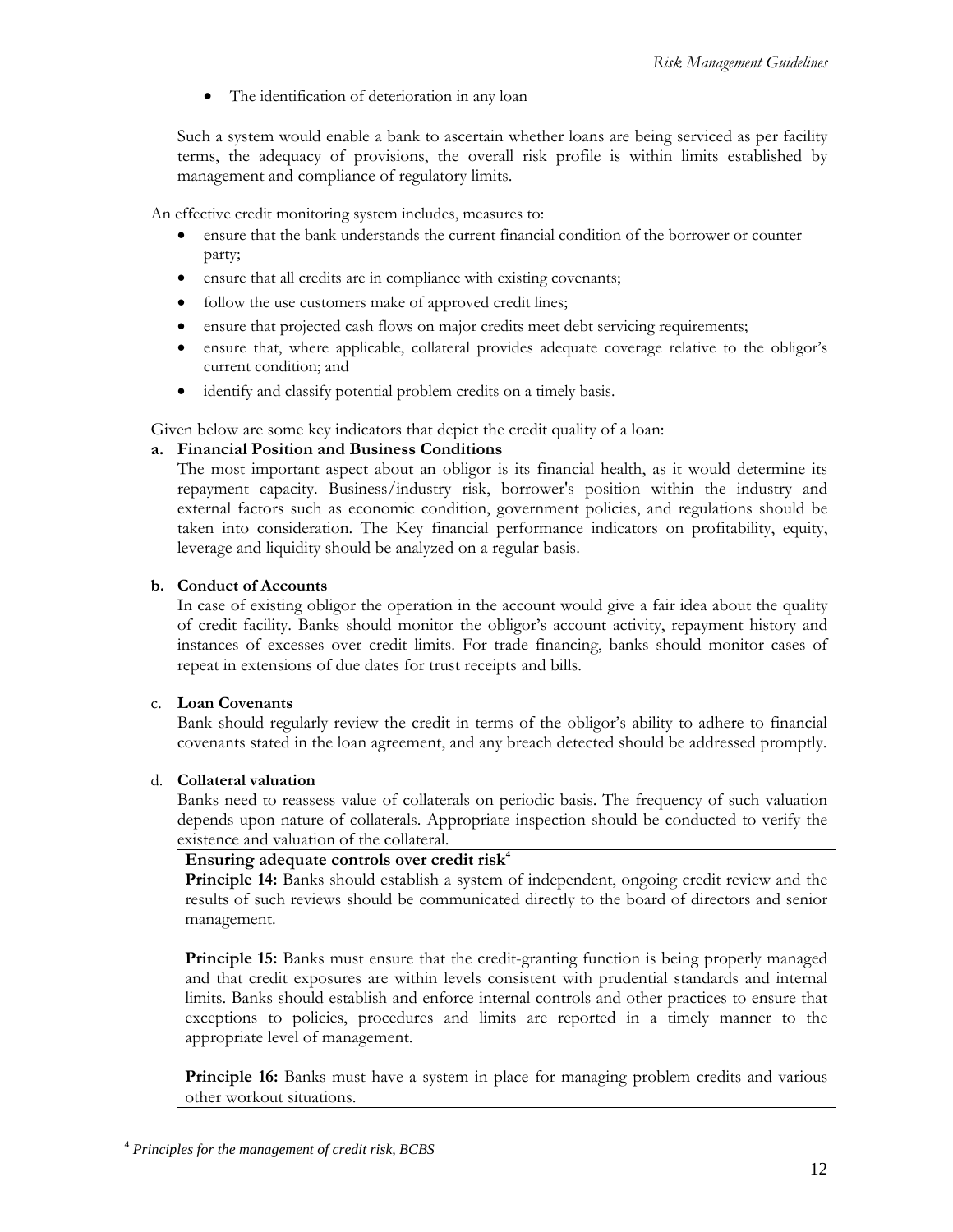#### **2.9 Credit Risk Review & Stress Testing**

The bank must establish a mechanism of independent, ongoing assessment of credit risk management process. All facilities except those managed on a portfolio basis should be subjected to individual risk review at least once in a year. The results of such review should be properly documented and reported directly to the board. The purpose of such reviews is to assess the credit administration process, the accuracy of credit rating and overall quality of loan portfolio independent of relationship with the obligor. Banks should conduct credit review with updated information on the counter party's financial and business conditions, as well as conduct of account.

An important element of sound credit risk management is analyzing what could potentially go wrong with individual credits and the overall credit portfolio if conditions/environment, in which borrowers operate, change significantly. The results of this analysis should then be factored into the assessment of the adequacy of provisioning and capital of the bank. Such stress analysis can reveal previously undetected areas of potential credit risk exposure that could arise in times of crisis.

Possible scenarios that banks should consider in carrying out stress testing include:

- Significant economic or industry sector downturns;
- Adverse market-risk events; and
- Unfavorable liquidity conditions.

Banks should have industry profiles in respect of all industries where they have significant exposures. Such profiles must be reviewed /updated on a regular basis. Each stress test should be followed by a contingency plan as regards recommended corrective actions. Senior management must regularly review the results of stress tests and contingency plans. The results must serve as an important input into a review of credit risk management framework and setting limits and provisioning levels.

#### **2.10 Managing Problem Credits**

Bank should establish a system that helps identify problem loan ahead of time when there may be more options available for remedial measures. Banks should clearly set out how they will manage their problem credits. Once the loan is identified as problem, it should be managed under a dedicated remedial process. Responsibility for such credits may be assigned to the originating business function, a specialized workout section, or a combination of both, depending upon the size and nature of the credit and the reason for its problems. When a bank has significant credit-related problems, it is important to segregate the workout function from the credit origination function. The additional resources, expertise and more concentrated focus of a specialized workout section normally improve collection results. In such case, the Recovery Unit (RU), as a separate unit, shall manage accounts with sustained deterioration (a risk rating of sub Standard or worse).

The RU's primary functions can be to:

- Determine Account Action Plan/Recovery Strategy
- Pursue all options to maximize recovery, including placing customers into legal proceedings or liquidation as appropriate.
- Ensure adequate and timely loan loss provisions are made based on actual and expected losses.
- Regular review of substandard or worse accounts.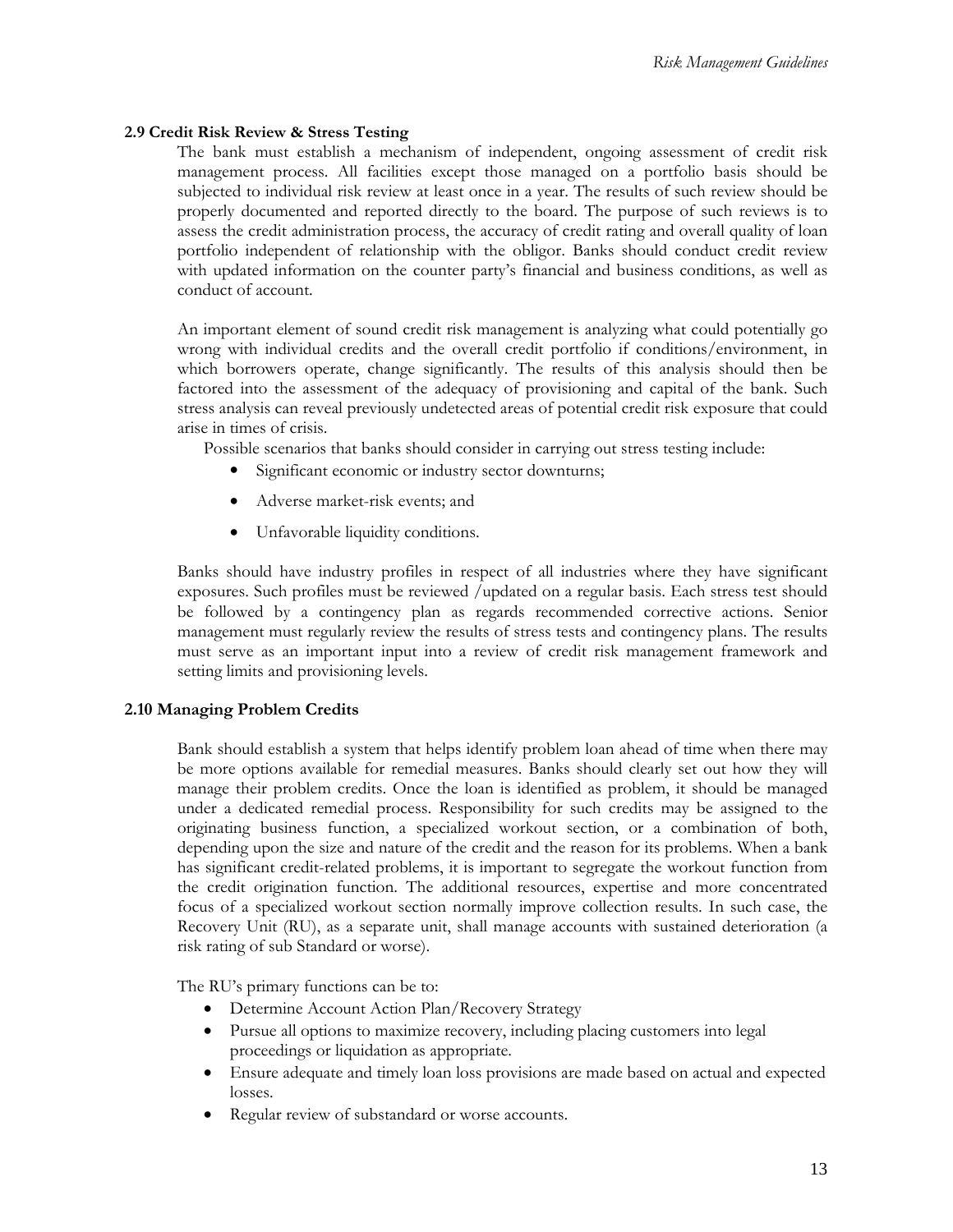A problem loan management process encompasses the following basic elements.

#### (i) **Negotiation and follow-up**

Proactive effort should be taken in dealing with counter parties to implement remedial plans, by maintaining frequent contact and internal records of follow-up actions. Often rigorous efforts made at an early stage prevent banks from litigations and loan losses.

#### (ii) **Remedial strategies**

Sometimes appropriate remedial strategies such as restructuring of loan facility, enhancement in credit limits or reduction in interest rates help improve obligor's repayment capacity. However it depends upon business condition, the nature of problems being faced and most importantly borrower's commitment and willingness to repay the loan. If timely action is not taken to address problem loans, opportunities to strengthen or collect on these poor-quality assets may be missed and losses may accumulate to a point where they threaten a bank's solvency. An assessment of workout procedures should consider the organization of this function, including departments and responsible staff, and assess what the performance of the workout units has been by reviewing attempted and successful recoveries (in terms of both number and volume) and the average time for recovery. The work out methods utilized and the involvement of senior management should also be evaluated.

#### (iii) **Collateral and security document**

Banks have to ascertain the loan recoverable amount by updating the values of available collateral with formal valuation. Security documents should also be reviewed to ensure the completeness as well as enforceability of contracts and collateral/guarantee.

#### (iv) **Reporting and Reviewing**

Problem credits should be subject to more frequent review and monitoring. The review should update the status and development of the loan accounts and progress of the remedial plans. Progress made on problem loan should be reported to the senior management.

#### **2.11 Management Information System (MIS)**

Bank's quality of risk management is based on the accuracy, validity, reliability and timeliness of information available. Bank's credit risk measurement process is highly dependent on the quality of management information systems. The information thus generated enables the board and all levels of management to fulfill their respective oversight roles, including determining the adequate level of capital that the bank should be holding. Banks should have a management information system in place to ensure that exposures approaching risk limits are brought to the attention of senior management. All exposures should be included in a risk limit measurement system. The information system should be able to aggregate credit exposures to individual borrowers and counter parties and report on exceptions to credit risk limits on a meaningful and timely basis.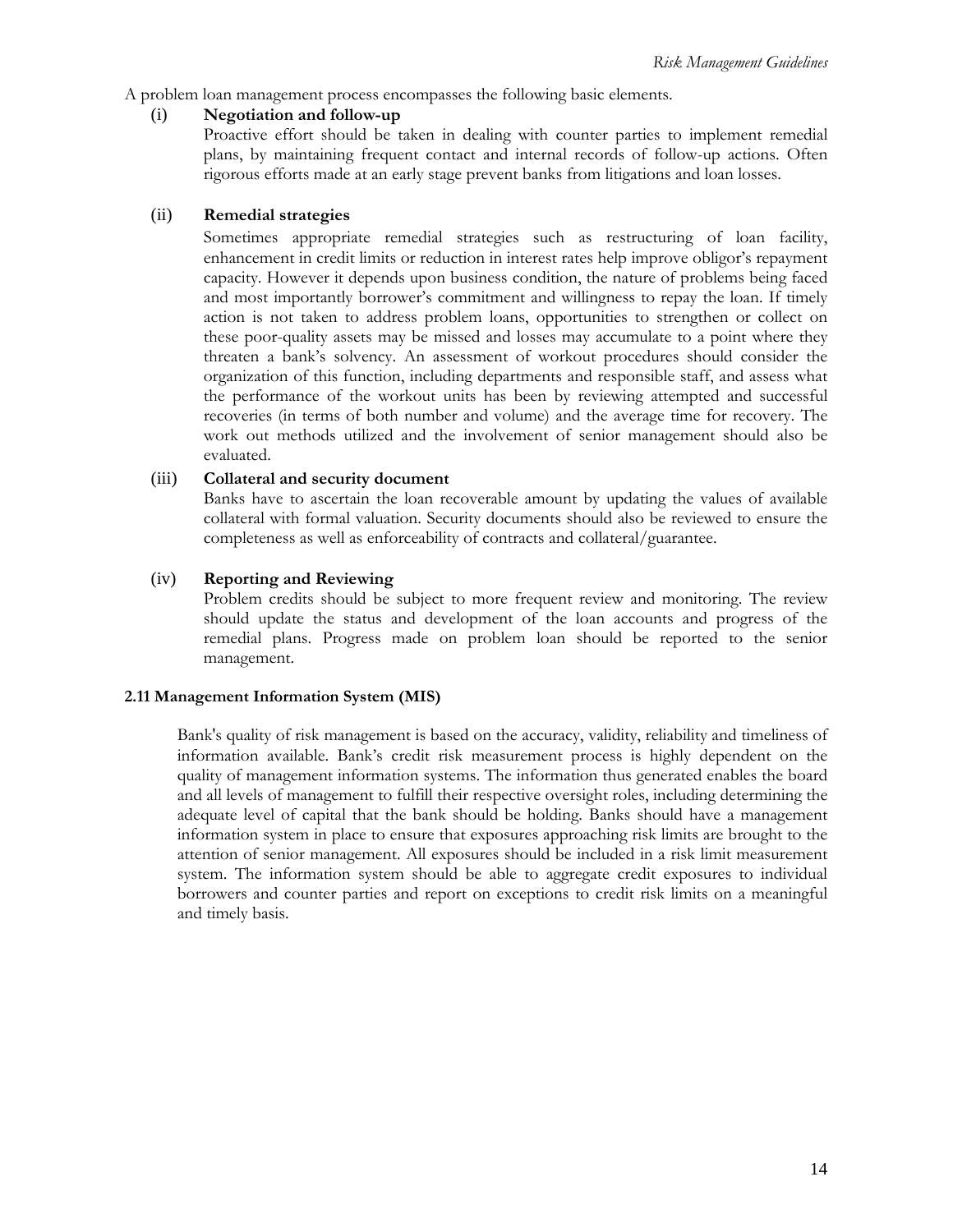# **3. Managing Market Risk**

## **3.1 Overview**

Market risk refers to the risk to a bank resulting from movements in market prices, in particular, changes in interest rates, foreign exchange rates, and equity and commodity prices. Market risk is defined as the risk of losses in on and off-balance sheet positions arising from movements in market prices. The risks subject to this requirement are:

- the risks pertaining to *interest rate related instruments* and *equities* in the trading book;
- *foreign exchange risk* and *commodities risk* throughout the bank.

Market risk exposure may be explicit in portfolios of securities/equities and instruments that are actively traded. On the other hand, it may be implicit such as interest rate risk due to mismatch of loans and deposits. Besides, market risk may also arise from activities categorized as off-balance sheet item. Therefore market risk is potential for loss resulting from adverse movement in market risk factors such as interest rates, foreign exchange rates, and equity and commodity prices. The risk arising from these factors have been discussed below.

# **3.1.1 Foreign Exchange Risk**

*Foreign exchange risk* is the risk of negative effects in the financial result and capital of the bank caused by changes in exchange rates. It is the current or prospective risk to earnings and capital arising from adverse movements in currency exchange rates. It refers to the impact of adverse movement in currency exchange rates on the value of open foreign currency position. As a result, banks may suffer losses due to changes in discounts of the currencies concerned.

The foreign exchange positions arise from the following activities:

- trading in foreign currencies through spot, forward and option transactions as a market maker or position taker, including the unheeded positions arising from customer-driven foreign exchange transactions;
- holding foreign currency positions in the banking book (e.g. in the form of loans, bonds, deposits or cross-border investments); or
- engaging in derivative transactions that are denominated in foreign currency for trading or hedging purposes.

In the foreign exchange business, banks also face the risk of default of the counter parties or settlement risk. Thus, banks may incur replacement cost, which depends upon the currency rate movements. Banks also face another risk called time-zone risk, which arises out of time lags in settlement of one currency in one center and the settlement of another currency in another time zone. The foreign exchange transactions with counter parties situated outside Nepal also involve sovereign or country risk.

#### **3.1.2 Interest Rate Risk**

Interest rate risk is the risk of negative effects on the financial result and capital of the bank caused by changes in interest rates. Changes in interest rates affect a bank's earnings by changing its net interest income and the level of other interest-sensitive income and operating expenses. Changes in interest rates also affect the underlying value of the bank's assets, liabilities and off-balance sheet instruments because the present value of future cash flows change when interest rates change. The immediate impact of variation in interest rate is on bank's net interest income, while a long term impact is on bank's net worth since the economic value of bank's assets, liabilities and off-balance sheet exposures are affected. An effective risk management process that maintains interest rate risk within prudent levels is essential for the safety and soundness of banks.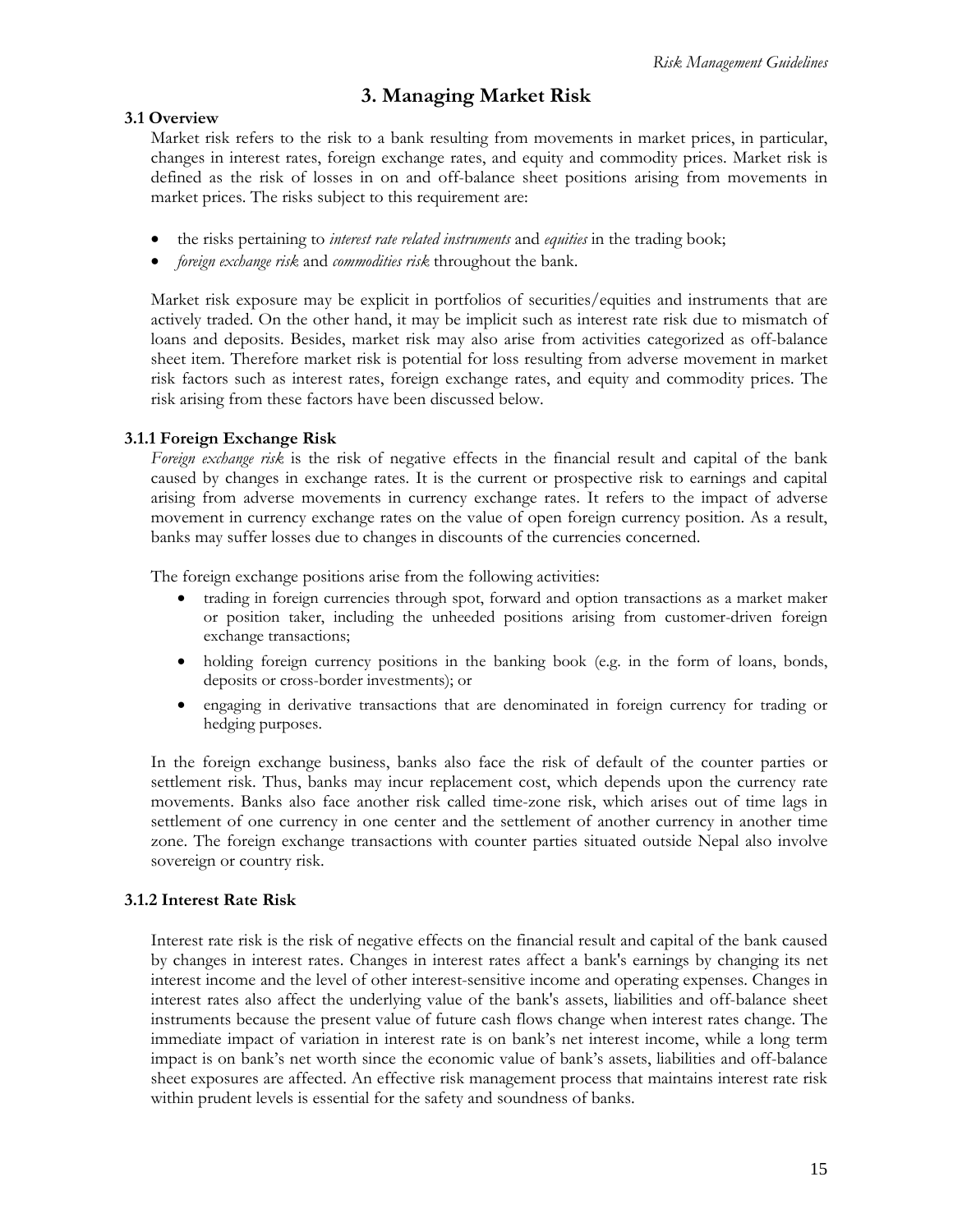Interest rate risk arises when there is a mismatch between positions, which are subject to interest rate adjustment within a specified period. Interest rate risk is usually assessed from two common perspectives. Earnings perspective, which focuses on the impact of variation in interest rate on accruals or reported earnings, and economic value perspective, which reflects the impact of fluctuation in the interest rates on economic value of a financial institution.

## **3.1.3 Commodity Risk**

A bank that is active in commodities trading should also account for variations in the "convenience yield" between derivatives positions, such as forwards and swaps, and cash positions in the commodity. All significant levels of commodity exposures should be properly managed.

# **3.1.4 Equity Price Risk**

It is risk to earnings or capital that results from adverse changes in the value of equity related portfolios of a bank. Price risk associated with equities could be systematic or unsystematic. The former refers to sensitivity of portfolio's value to changes in overall level of equity prices, while the later is associated with price volatility that is determined by firm specific characteristics.

# **3.2 Market Risk Management**

Each bank should put in place a set of systems and procedures appropriate to its size and complexity of its operations for identifying, measuring monitoring and controlling market risk. The risk appetite in relation to market risk should be assessed keeping in view the capital of the bank as well as exposure to other risks. Once the market risk appetite is determined, the bank should develop a strategy for market risk-taking in order to maximize returns while keeping exposure to market risk at or below the pre-determined level.

#### **3.2.1 Board and Senior Management Oversight**

Management of market risk should start from the board and top management level. Effective board and senior management oversight of the bank's overall market risk exposure is a foundation of risk management process. For its part, the board of directors has following responsibilities;

- Define banks overall risk tolerance in relation to market risk.
- Ensure that bank's overall market risk exposure is maintained at prudent levels and consistent with the available capital.
- Ensure that top management as well as individuals responsible for market risk management possesses sound expertise and knowledge to accomplish the risk management function.
- Ensure that the bank implements sound fundamental principles that facilitate the identification, measurement, monitoring and control of market risk.

The board of directors should periodically review the financial results of the bank and, based on these results, determine if changes need to be made to the strategy. While the board gives a strategic direction and goals, it is the responsibility of top management to transform those directions into procedural guidelines and policy document and ensure proper implementation of those policies.

Accordingly, senior management is responsible to:

- Develop and implement procedures that translate business policy and strategic direction set by BOD into operating standards that are well understood by bank's personnel.
- Ensure adherence to the lines of authority and responsibility that board has established for measuring, managing, and reporting market risk.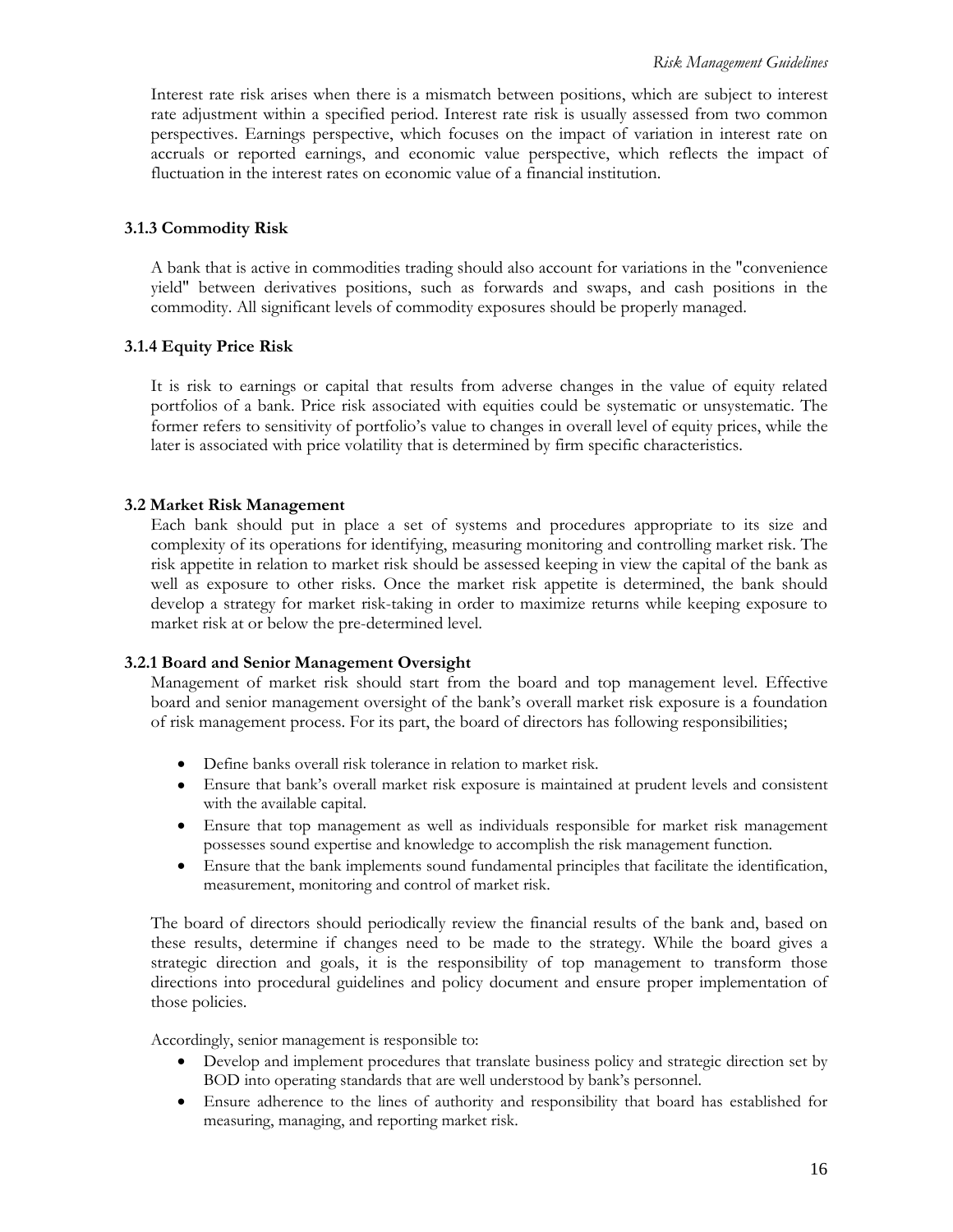- Oversee the implementation and maintenance of Management Information System that identify, measure, monitor, and control bank's market risk.
- Establish effective internal controls to monitor and control market risk.

The banks should formulate market risk management polices which are approved by board. The policy should clearly define the lines of authority and the responsibilities of the Board of Directors, senior management and other personnel responsible for managing market risk; set out the risk management structure and scope of activities; and identify risk management issues, such as market risk control limits, delegation of approving authority.

The boards of directors and senior management have ultimate responsibility for understanding the nature and level of market risk taken by the bank. Board oversight may be delegated to an appropriate subcommittee such as the Asset and Liability Committee (ALCO) or Risk Management Committee.

#### **3.2.2 Structure**

The organizational structure used to manage market risk varies depending upon the nature size and scope of business activities of the bank. Since the structure varies at a minimum it should take into account following aspect.

- The structure should be in line with the overall strategy and risk policy set by the BOD.
- Those who take risk (front office) must know the organization's risk profile, products that they are offering, and the limits assigned to them.
- The risk management function should be independent, reporting directly to senior management or BOD.
- Establishment of strong MIS for controlling, monitoring and reporting market risk.

Besides the role of Board as discussed earlier a typical organization set up for Market Risk Management should include: -

- The Risk Management Committee
- The Asset-Liability Management Committee (ALCO)
- The Middle Office

#### **3.2.2.1 Risk Management Committee**

It is generally a board level subcommittee constituted to supervise overall risk management functions of the bank. The structure of the committee may vary in banks depending upon the size and volume of the business. Generally it includes head of Credit, Market and operational risk Management divisions. It will decide the policy and strategy for integrated risk management containing various risk exposures of the bank including the market risk. The responsibilities of Risk Management Committee with regard to market risk management aspects include;

- Formulate policies and guidelines for identification, measurement, monitoring and control for all major risk categories.
- Ensuring the bank has clear, comprehensive and well-documented policies and procedural guidelines relating to risk management and the relevant staff fully understands those policies.
- Ensuring that resources allocated for risk management are adequate given the size nature and volume of the business and the personnel involved in measuring, monitoring and controlling risk possess sufficient knowledge and expertise.
- Reviewing and approving market risk limits, including triggers or stop losses for traded and accrual portfolios.
- Ensuring robustness of financial models and the effectiveness of all systems used to calculate market risk.
- Ensuring that the bank has a strong management information system relating to risk reporting.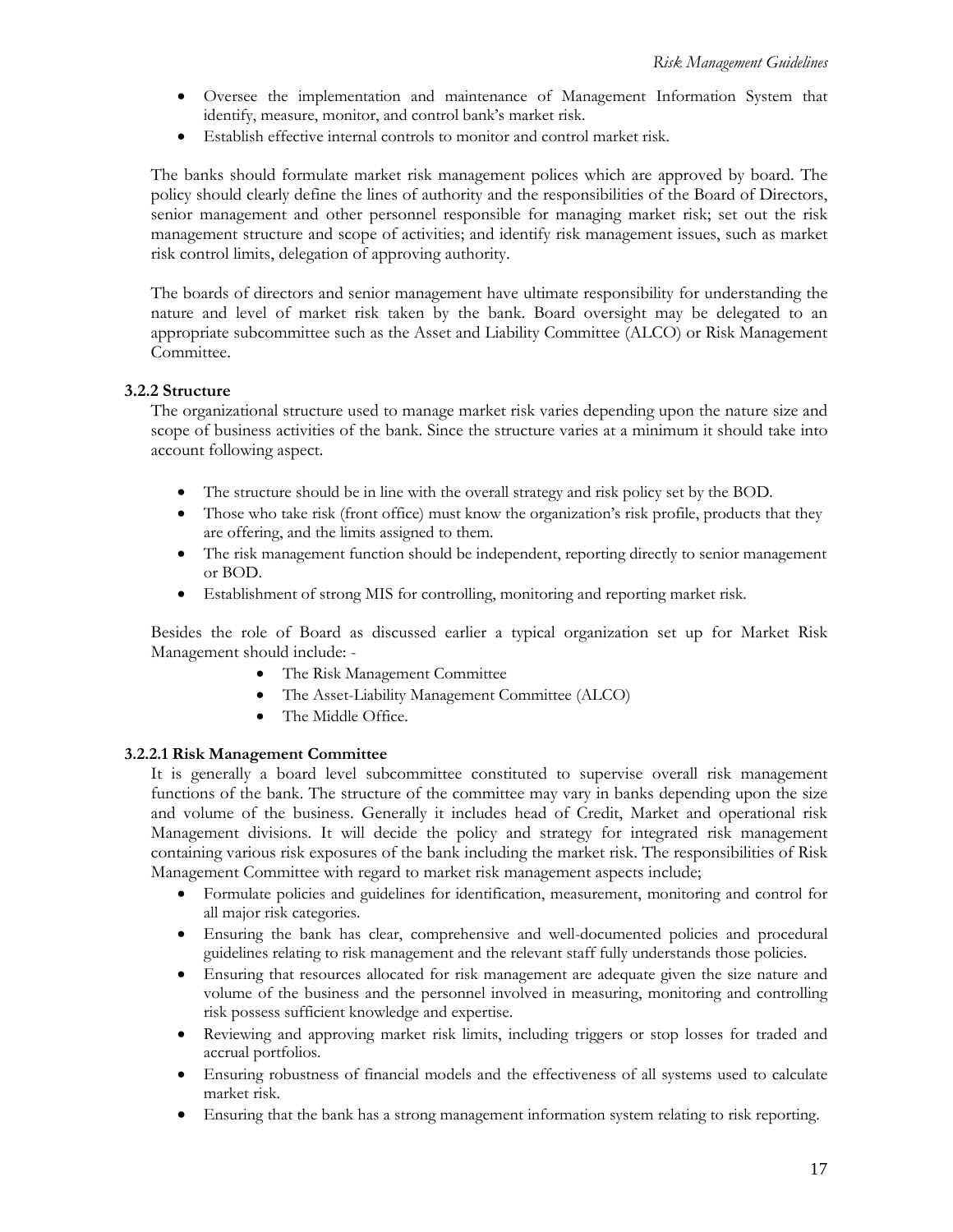#### **3.2.2.2 Asset-Liability Committee**

ALCO is a senior management level committee responsible for supervision/management of Market Risk (mainly interest rate and liquidity risks). The committee generally comprises of senior managers from treasury, Chief Financial Officer, business heads generating and using the funds of the bank, credit, and individuals from the departments having direct link with interest rate and liquidity risks. The CEO or any senior person nominated by CEO is the head of the committee. The size as well as composition of ALCO depends on the size of each bank, business mix and organizational complexity. To be effective ALCO should have members from each area of the bank that significantly influences liquidity risk. Major responsibilities of the committee include:

- Monitoring the structure /composition of bank's assets and liabilities Identifying balance sheet management issues like balance sheet gaps, interest rate gap/profiles etc. that are leading to underperformance.
- Developing maturity profile and mix of incremental assets and liabilities.
- Determining interest rates the bank and deciding on the future business strategy.
- Reviewing and documenting bank's funding policy.
- Deciding the transfer pricing policy of the bank.
- Evaluating market risk involved in launching of new products.
- Reviewing deposit-pricing strategy for the local market.
- Receiving and reviewing reports on liquidity risk, market risk and capital management
- Reviewing liquidity contingency plan for the bank.

ALCO should ensure that risk management is not limited to collection of data only. Rather, it will ensure that detailed analysis of assets and liabilities is carried out so as to assess the overall balance sheet structure and risk profile of the bank. The ALCO should cover the entire balance sheet/business of the bank while carrying out the periodic analysis.

#### **3.2.2.3 Middle Office**

The risk management functions relating to treasury operations are mainly performed by middle office. Besides the existence of front office and back office, the concept of middle office has recently been introduced so as to monitor measure and analyze risks inherent in treasury operations of banks independently. The unit also prepares reports for the information of senior management as well as bank's ALCO. Basically the middle office performs risk review function of day-to-day activities. Being a highly specialized function, it should be staffed by people who have relevant expertise and knowledge*.* The methodology of analysis and reporting may vary from bank to bank depending on their degree of sophistication and exposure to market risks. These same criteria will govern the reporting requirements demanded for the Middle Office, which may vary from simple gap analysis to computerized VAR modeling.

Middle Office staff may prepare forecasts (simulations) showing the effects of various possible changes in market conditions related to risk exposures. Banks using VAR or modeling methodologies should ensure that its ALCO is aware of and understand the nature of the output, how it is derived, assumptions and variables used in generating the outcome and any shortcomings of the methodology employed.

Segregation of duties should be evident in the middle office, which must report to ALCO independently of the treasury function. In respect of banks without a formal Middle Office, it should be ensured that risk control and analysis should rest with a department with clear reporting independence from Treasury or risk taking units, until normal Middle Office framework is established.

#### **3.2.3 Risk Measurement**

Accurate and timely measurement of market risk is necessary for proper risk management and control. Each bank should evolve measurement process, which is capable of identifying, and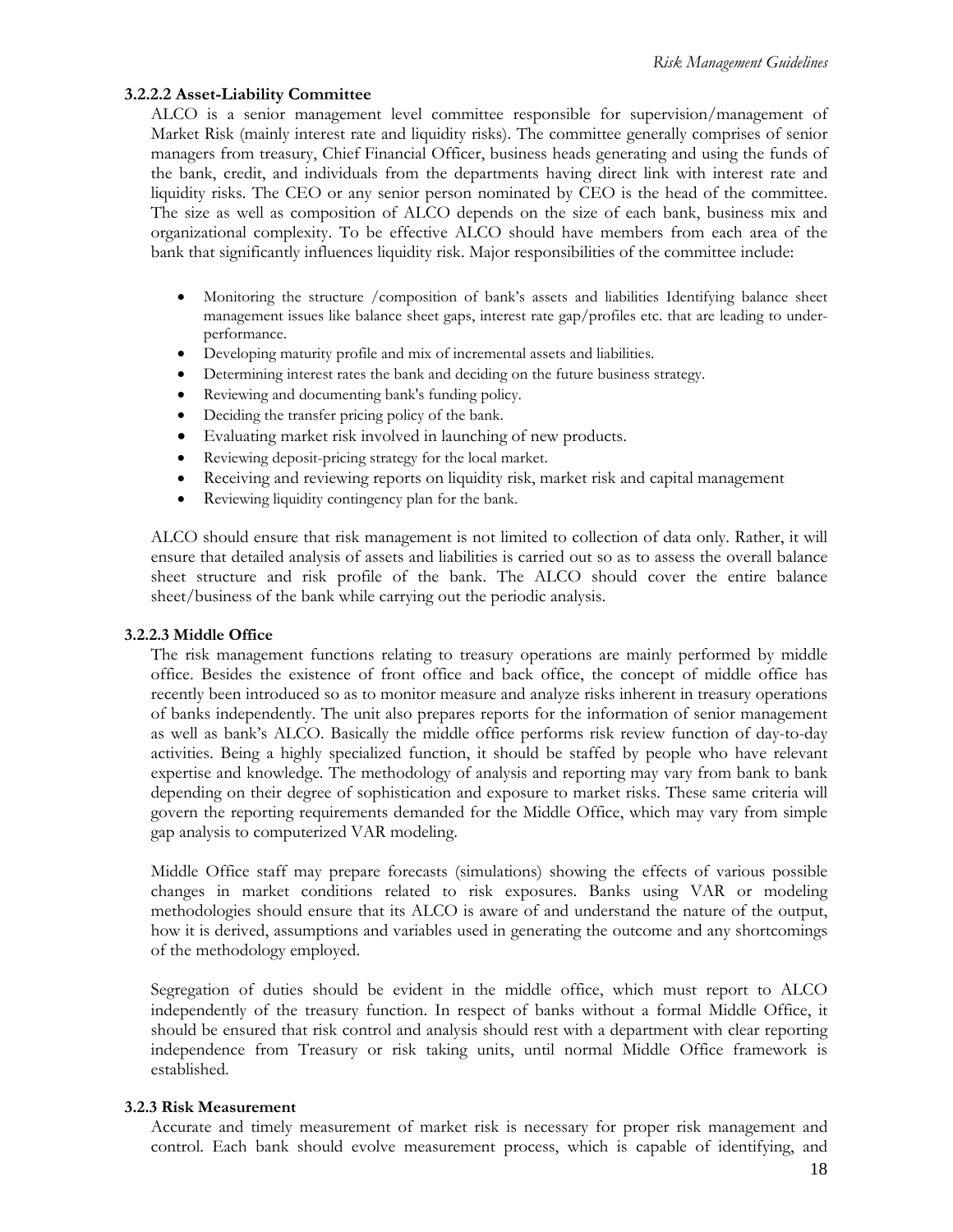quantifying market risk factors that affect the value of traded and non-traded portfolios, income stream and other business activities using all available data. There is a wide range of risk measurement techniques ranging from static measurement techniques (Gap analysis) to highly sophisticated dynamic modeling (Monte Carlo Simulation), the banks may employ any technique depending upon the nature size and complexity of the business.

Banks may adopt multiple risk measurement methodologies to capture market risk in various business activities; however management should have an integrated view of overall market risk across products and business lines. The measurement system ideally should:

- Assess all material risk factors associated with a bank's assets, liabilities, and Off Balance sheet positions.
- Utilize generally accepted financial concepts and risk measurement techniques.
- Have well documented assumptions and parameters. It is important that the assumptions underlying the system are clearly understood by risk managers and top management.

Regardless of the measurement system, the usefulness of each technique depends on the validity of the underlying assumptions and accuracy of the basic methodologies used to model risk exposure. The integrity and timeliness of data relating to current positions are key elements of risk measurement system.

# **3.2.4 Risk Monitoring**

Risk monitoring processes should be established to evaluate the performance of bank's risk strategies/policies and procedures. A separate unit performs the function of risk monitoring or it can be a part of banks internal audit depending on the size and complexity of business. It is important that the monitoring function should be independent of units taking risk, which reports directly to the risk management committee.

Banks should have an information system that is accurate, informative and timely to ensure dissemination of information to management to support compliance with board policy. Reporting of risk measures should be regular and should clearly compare current exposures to policy limits. Further past forecast or risk estimates should be compared with actual results to identify any shortcomings in risk measurement techniques. The board on regular basis should review these reports. While the types of reports for board and senior management could vary depending upon overall market risk profile of the bank, at a minimum following reports should be prepared.

- Summaries of bank's aggregate market risk exposure
- Reports demonstrating bank's compliance with policies and limits
- Summaries of finding of risk reviews of market risk policies, procedures and the adequacy of risk measurement system including any findings of internal/external auditors or consultants

# **3.2.5 Risk Control**

Banks should have adequate internal controls to ensure the integrity of their market risk management process. These internal controls should be an integral part of the institution's overall system of internal control. Bank's internal control structure ensures the effectiveness of process relating to market risk management. Staff responsible for risk monitoring and control procedures should be independent of the functions they review. Key elements of internal control process include internal audit and review and an effective risk limit structure.

An effective system of internal control for market risk should ensure that:

- there is a strong control environment;
- there is in place an adequate process for identifying and evaluating risk;
- there are adequate control activities such as policies, procedures and methodologies; and
- there is an effective management information system.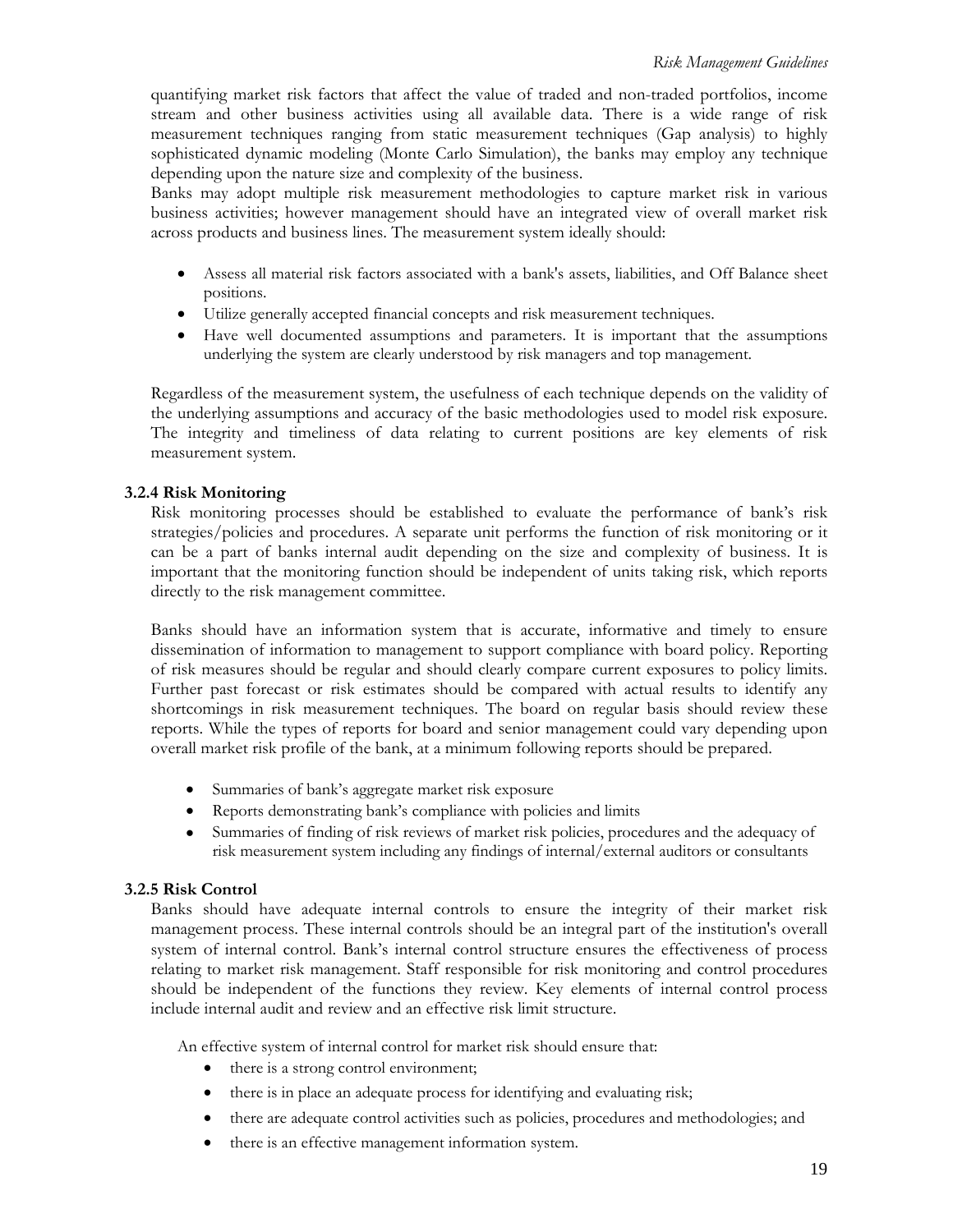Management should ensure that sufficient safeguards exist to minimize the potential that individuals initiating risk-taking positions may inappropriately influence key control functions of the risk management process such as the development and enforcement of policies and procedures, the reporting of risks to senior management, and the conduct of back-office functions.

#### **3.2.6 Limits**

Banks need to set limits, including operational limits, for the different trading desks and/or traders which may trade various products, instruments in different markets. Limits need to be clearly understood, and any changes clearly communicated to all relevant/related parties. Risk Taking Units must have procedures that monitor activity to ensure that they remain within approved limits at all times. Limit breaches or exceptions should be made known to appropriate senior management without delay. There should be explicit policy as to how such breaches are to be reported to top management and the actions to be taken.

#### **3.2.7 Audit**

Market risk measurement process should be reviewed and validated on a regular basis. This review function can be performed by a number of units in the organization including internal audit department. The audit or review should take into account.

- The appropriateness of bank's risk measurement system given the nature, scope and complexity of bank's activities
- The accuracy or integrity of data being used in risk models.
- The reasonableness of scenarios and assumptions
- The validity of risk measurement calculations.

#### **3.2.8 Stress testing**

Bank's risk measurement system should support a meaningful evaluation of the effect of stressful market conditions on the bank. Stress testing should be designed to provide information on the kinds of conditions under which strategies or positions would be most vulnerable, and thus may be tailored to the risk characteristics of the bank. Possible stress scenarios might include:

- abrupt changes in the general level of market rates;
- changes in the relationships among key market rates (i.e. basis risk);
- changes in the slope and the shape of the yield curve (i.e. yield curve risk);
- changes in the liquidity of key financial markets or changes in the volatility of market rates; or
- conditions under which key business assumptions and parameters break down.

In conducting stress tests, special consideration should be given to instruments or markets where concentrations exist as such positions may be more difficult to liquidate or offset in stressful situations. Banks should consider "worst case" scenarios in addition to more probable events. Management and the board of directors should periodically review both the design and the results of such stress tests, and ensure that appropriate contingency plans are in place.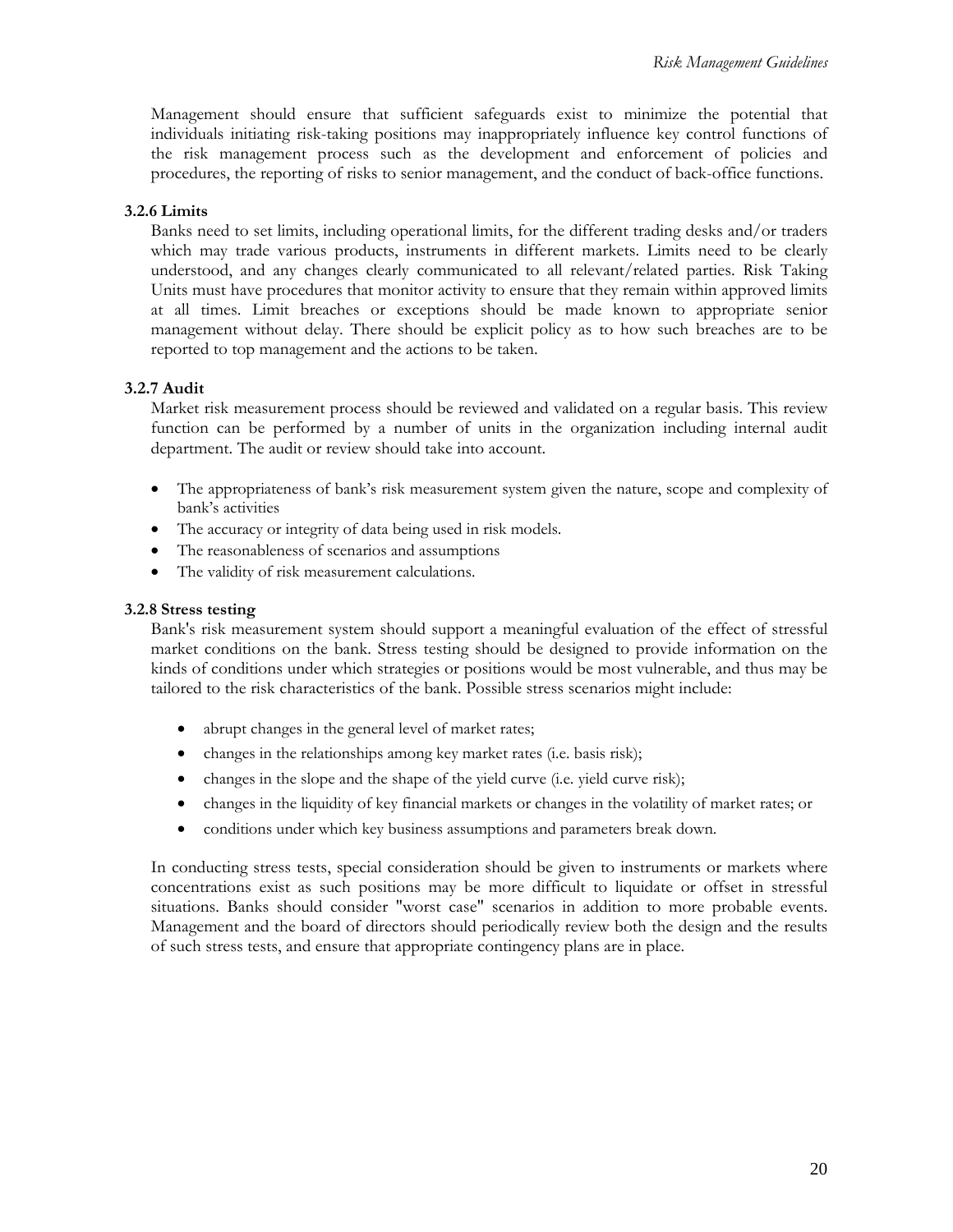# **4. Managing Liquidity Risk**

*Liquidity risk is the potential for loss to a bank arising from either its inability to meet its obligations or to fund increases in assets as they fall due without incurring unacceptable cost or losses.* 

## **4.1 Overview**

Liquidity is the ability of an institution to transform its assets into cash or its equivalent in a timely manner at a reasonable price to meet its commitments as they fall due. Liquidity risk is considered a major risk for banks. It arises when the cushion provided by the liquid assets are not sufficient enough to meet its obligation. In such a situation banks often meet their liquidity requirements from market. Funding through market depends upon liquidity in the market and borrowing bank's liquidity.

Liquidity risk can best be described as the risk of a funding crisis. Plan for growth and unexpected expansion of credit can be the main sources of such funding crisis. Banks with large off-balance sheet exposures or the banks, which rely heavily on large corporate deposit, have relatively high level of liquidity risk. Further the banks experiencing a rapid growth in assets should have major concern for liquidity.

#### **Fundamental principles for the management and supervision of liquidity risk**<sup>∗</sup>

**Principle 1**: A bank is responsible for the sound management of liquidity risk. A bank should establish a robust liquidity risk management framework that ensures it maintains sufficient liquidity, including a cushion of unencumbered, high quality liquid assets, to withstand a range of stress events, including those involving the loss or impairment of both unsecured and secured funding sources. Supervisors should assess the adequacy of both a bank's liquidity risk management framework and its liquidity position and should take prompt action if a bank is deficient in either area in order to protect depositors and to limit potential damage to the financial system.

#### **Governance of liquidity risk management**

**Principle 2**: A bank should clearly articulate a liquidity risk tolerance that is appropriate for its business strategy and its role in the financial system.

**Principle 3**: Senior management should develop a strategy, policies and practices to manage liquidity risk in accordance with the risk tolerance and to ensure that the bank maintains sufficient liquidity. Senior management should continuously review information on the bank's liquidity developments and report to the board of directors on a regular basis. A bank's board of directors should review and approve the strategy; policies and practices related to the management of liquidity at least annually and ensure that senior management manages liquidity risk effectively.

**Principle 4**: A bank should incorporate liquidity costs, benefits and risks in the internal pricing, performance measurement and new product approval process for all significant business activities (both on and off-balance sheet), thereby aligning the risk-taking incentives of individual business lines with the liquidity risk exposures their activities create for the bank as a whole.

Liquidity risk should not be seen in isolation, because financial risks are not mutually exclusive and liquidity risk often triggered by consequence of these other financial risks such as credit risk, market risk etc. For instance, a bank increasing its credit risk through asset concentration etc may be increasing its liquidity risk as well. Similarly a large loan default or changes in interest rate can adversely impact a bank's liquidity position. Further if management misjudges the impact on liquidity of entering into a new business or product line, the bank's strategic risk would increase.

 $\overline{a}$ 

<sup>∗</sup> *Principles for Sound Liquidity Risk Management and Supervision, BCBS*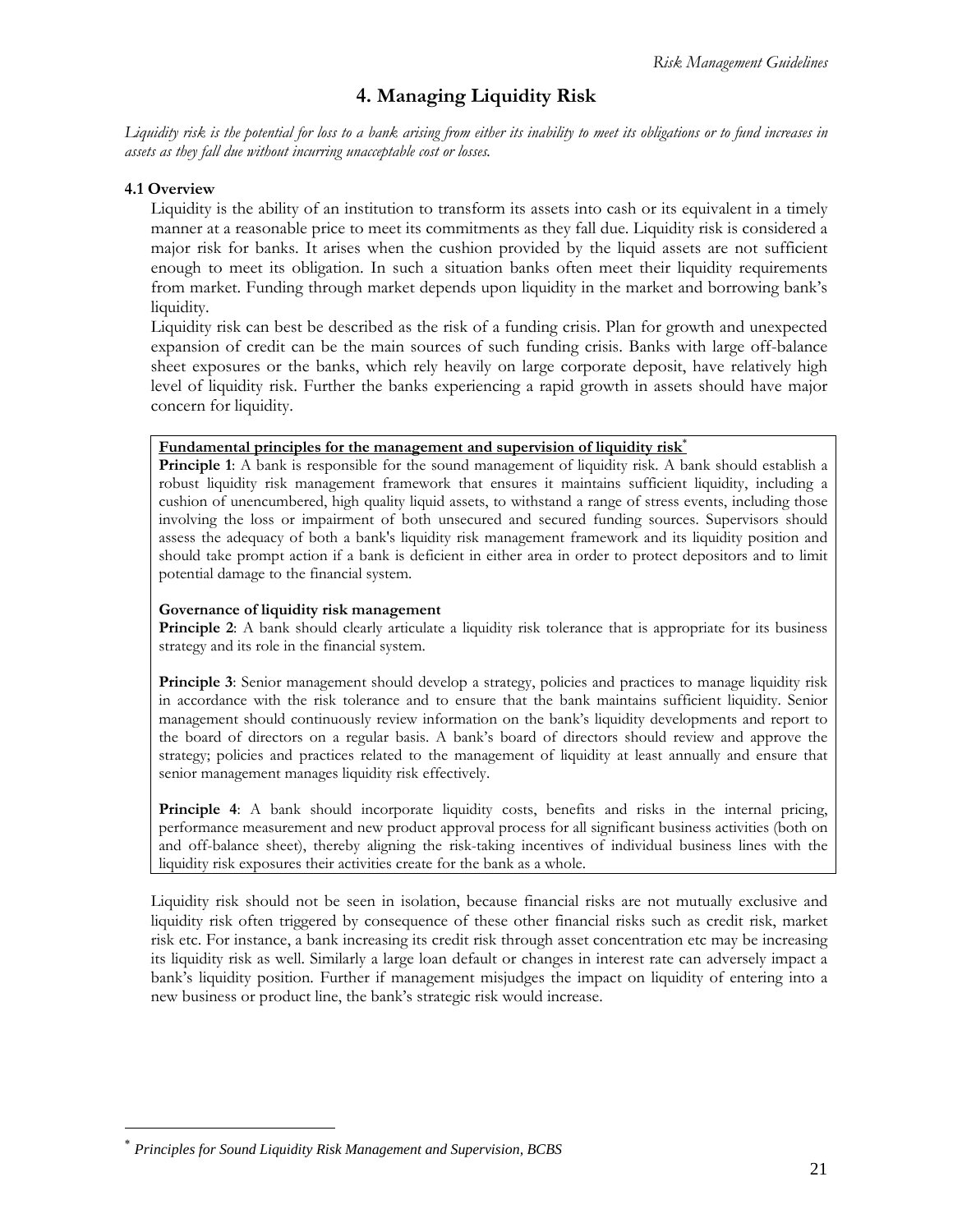#### **4.2 Liquidity Risk Indicators**

Given below are some early warning indicators that have potential to ignite liquidity problem for a bank. Bank management needs to monitor carefully such indicators and exercise careful scrutiny wherever it deems appropriate. Examples of such internal indicators are:

- A negative trend or significantly increased risk in any area or product line.
- Concentrations in either assets or liabilities.
- Deterioration in quality of credit portfolio.
- A decline in earnings performance or projections.
- Rapid asset growth funded by volatile large deposit.
- A large size of off-balance sheet exposure.
- Deteriorating third party evaluation (negative rating) about the bank and negative publicity.
- Unwarranted competitive pricing that potentially stresses the banks.

#### **4.3 Liquidity Risk Management**

The formality and sophistication of risk management processes established to manage liquidity risk should reflect the nature, size and complexity of a bank's activities. Sound liquidity risk management employed in measuring, monitoring and controlling liquidity risk is critical to the viability of any bank. Banks should have a thorough understanding of the factors that could give rise to liquidity risk and put in place mitigating controls.

A liquidity risk management involves not only analyzing banks on and off-balance sheet positions to forecast future cash flows but also how the funding requirement would be met. The later involves identifying the funding market the bank has access, understanding the nature of those markets, evaluating banks current and future use of the market and monitor signs of confidence erosion.

Bank's Liquidity Risk Management Procedures should be comprehensive and holistic. At the minimum, they should cover formulation of overall liquidity strategy, risk identification, measurement, and monitoring and control process.

#### **4.4 Board and Senior Management Oversight**

The board has to ensure that the bank has necessary liquidity risk management framework and bank is capable of confronting uneven liquidity scenarios. The prerequisites of an effective liquidity risk management include an informed board, capable management, and staff having relevant expertise and efficient systems and procedures. It is primarily the duty of board of directors to understand the liquidity risk profile of the bank and the tools used to manage liquidity risk. Generally, in this respect the responsibilities of the Board include:

- Providing guidance on the level of tolerance for liquidity risk;
- Establishing an appropriate structure for the management of liquidity risk and identifying lines of authority and responsibility for managing liquidity risk exposure;
- Appointing senior managers who have the ability to manage liquidity risk and delegate to them the required authority to accomplish the job;
- Continuously monitoring the bank's performance and overall liquidity risk profile through reviewing various reports;
- Ensuring that senior management takes necessary steps to identify, measure, monitor and control liquidity risk; and
- Reviewing adequacy of the contingency plans of the banks.

Senior management is responsible for the implementation of sound policies and procedures keeping in view the strategic direction and risk appetite specified by board. To effectively oversee the daily and long-term management of liquidity risk senior managers should: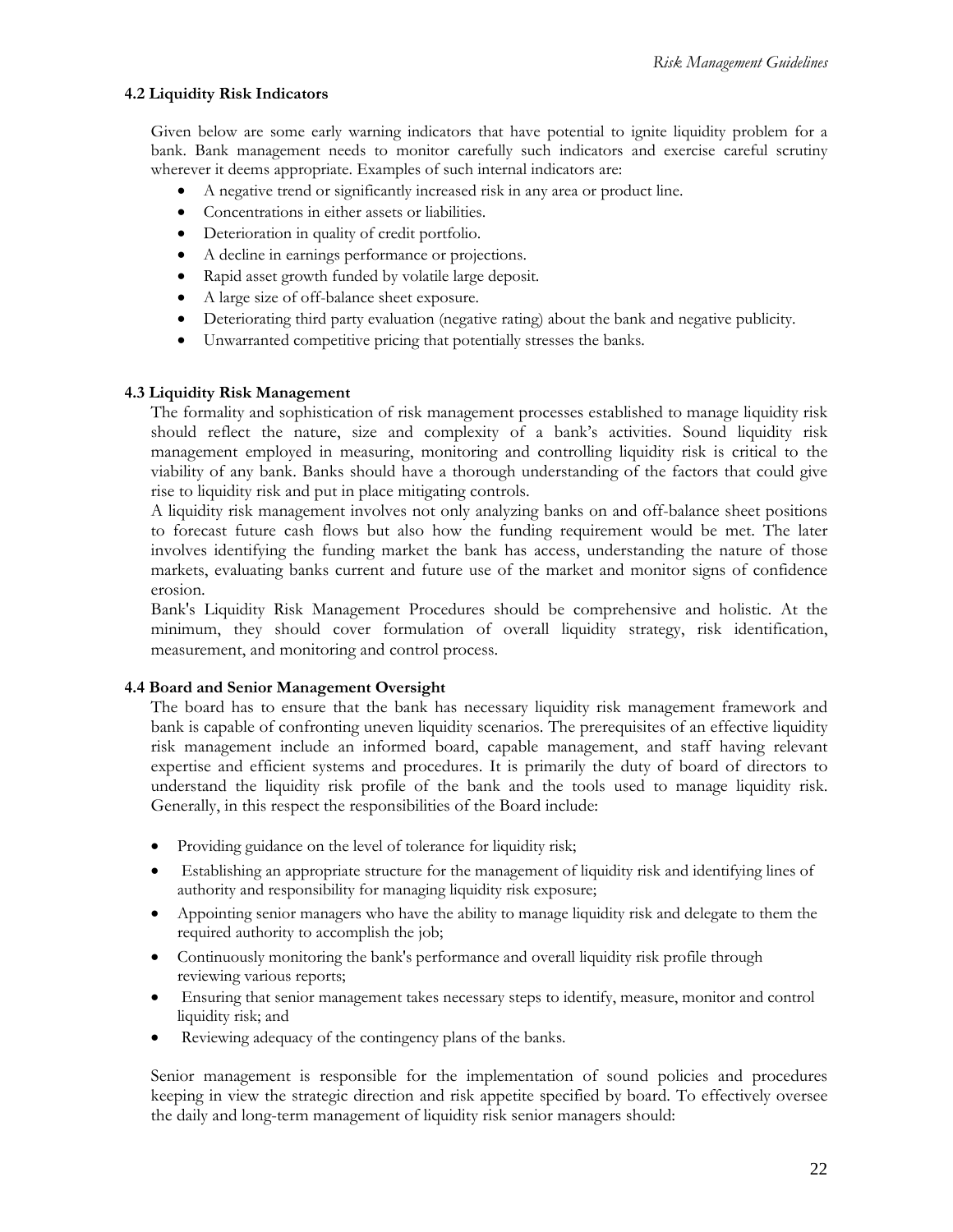- Develop and implement procedures and practices that translate the board's goals, objectives, and risk tolerances into operating standards that are well understood by bank personnel and consistent with the board's intent.
- Adhere to the lines of authority and responsibility that the board has established for managing liquidity risk.
- Oversee the implementation and maintenance of management information and other systems that identify, measure, monitor, and control the bank's liquidity risk.
- Establish effective internal controls over the liquidity risk management process.

#### **4.5 Liquidity Risk Strategy and Policies**

Banks should formulate and implement appropriate liquidity risk management policies approved by the Board of Directors. The liquidity strategy must be documented in a liquidity policy, and communicated throughout the bank. The strategy should be evaluated periodically to ensure that it remains valid. Specific details of the policy may vary from bank to bank according to the nature, size and complexity of their business. At minimum it should cover general liquidity strategy (shortand long-term), specific goals and objectives in relation to liquidity risk management, process for strategy formulation and the level within which it is approved. The strategy should provide continuity in approach and should be reviewed and amended periodically as deemed necessary; it should be viable in the long term and through various economic cycles. The liquidity risk strategy defined by board should enunciate specific policies on particular aspects of liquidity risk management, such as:

#### **4.5.1 Composition of Assets and Liabilities**.

The strategy should outline the mix of assets and liabilities to maintain liquidity. Liquidity risk management and asset/liability management should be integrated to avoid steep costs associated with having to rapidly reconfigure the asset liability profile from maximum profitability to increased liquidity.

#### **4.5.2 Diversification and Stability of Liabilities**.

The strategy should ensure that the bank have a diversified sources of funding day-to-day liquidity requirements. A bank would be more resilient to tight market liquidity conditions if its liabilities were derived from more stable sources. To comprehensively analyze the stability of liabilities/funding sources the bank need to identify:

- Liabilities that would stay with the bank under any circumstances;
- Liabilities that run-off gradually if problems arise; and
- That run-off immediately at the first sign of problems.

#### **4.5.3 Access to Inter-bank Market**.

The inter-bank market is one of the sources of liquidity. However, the strategies should take into account the fact that in crisis situations access to inter bank market could be difficult as well as costly.

#### **4.5.4 Contingency Funding Plan**

Designing contingency funding plan to enable banks meet their funding needs under stress scenarios. Such a plan, commonly known as Contingency Funding Plan (CFP), is a set of policies and procedures that serve as a blue print for a bank to meet its funding needs in managing liquidity risk in a timely manner and at a reasonable cost. The CFP should project the future cash flows and funding sources of a bank under market scenarios including aggressive asset growth or rapid liability erosion.

#### **4.6 Liquidity Policy**

The banks should formulate liquidity policies, which are recommended by senior management/ALCO and approved by the Board of Directors. While specific details vary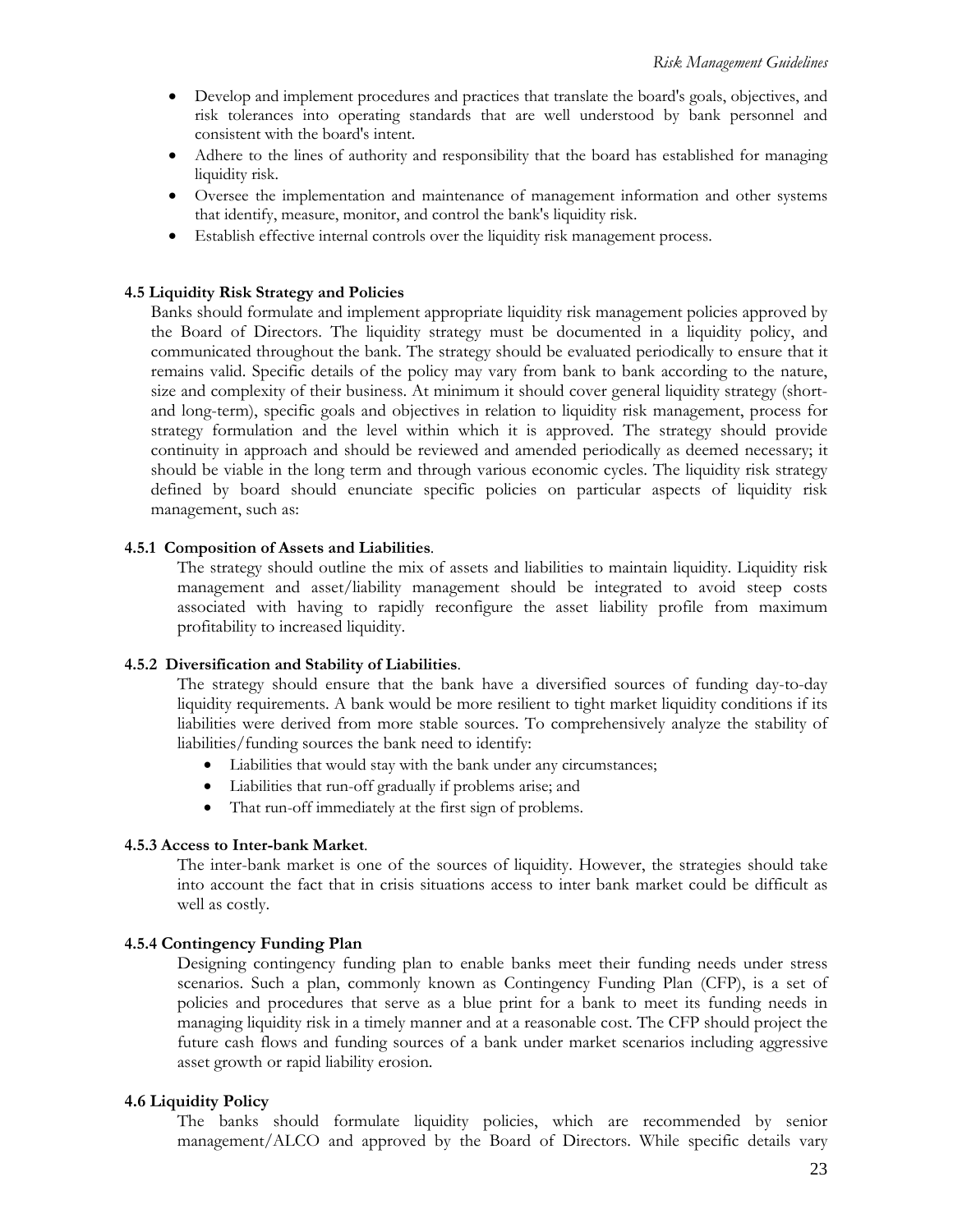across banks according to the nature of their business, the key elements of any liquidity policy include:

- General liquidity strategy (short- and long-term), specific goals and objectives in relation to liquidity risk management, process for strategy formulation and the level within the bank it is approved;
- Roles and responsibilities of individuals performing liquidity risk management functions, including structural balance sheet management, pricing, marketing, contingency planning, management reporting, lines of authority and responsibility for liquidity decisions;
- Liquidity risk management structure for monitoring, reporting and reviewing liquidity;
- Liquidity risk management tools for identifying, measuring, monitoring and controlling liquidity risk (including the types of liquidity limits and ratios in place and rationale for establishing limits and ratios);
- Contingency plan for handling liquidity crises.

The liquidity policy should be communicated down the line throughout in the organization. There should be periodic review in a regular basis and when there are any material changes in the bank's current and prospective liquidity risk profile. Such changes could arise from internal circumstances (e.g. changes in business focus) or external circumstances (e.g. changes in economic conditions). Reviews provide the opportunity to update and amend the bank's liquidity policies in light of the bank's liquidity management experience and development of its business. Banks should establish appropriate procedures and processes to implement their liquidity policies. The procedural manual should explicitly outline necessary operational steps and processes to execute the relevant liquidity risk controls. The manual should be periodically reviewed and updated to take into account new activities, changes in risk management approaches and systems.

#### **4.7 Asset Liability Committee**

Bank should develop appropriate structure for managing overall liquidity of the bank. Generally the function of liquidity risk management is performed by an ALCO. Ideally ALCO comprises of senior management from each key area of the bank that assumes and manages liquidity risk. It is important that these members have clear authority over the units responsible for executing liquidity-related transactions so that ALCO directives reach these line units unimpeded. The ALCO should meet on a regular basis. Generally responsibilities of ALCO include developing and maintaining appropriate risk management policies and procedures, MIS reporting, limits, and oversight programs. ALCO usually delegates day-to-day operating responsibilities to the bank's treasury department. However, ALCO should establish specific procedures and limits governing treasury operations before making such delegation. To ensure that ALCO can control the liquidity risk arising from new products and future business activities, the committee members should interact regularly with the bank's risk managers and strategic planners.

#### **4.8 Liquidity Risk Management Process**

An effective liquidity risk management includes systems to identify, measure, monitor and control its liquidity exposures. Management should be able to accurately identify and quantify the primary sources of a bank's liquidity risk in a timely manner. To properly identify the sources, management should understand both existing as well as future risk that the bank can be exposed to. Management should always be alert for new sources of liquidity risk at both the transaction and portfolio levels. Key elements of an effective risk management process include an efficient MIS, systems to measure, monitor and control existing as well as future liquidity risks and reporting them to senior management.

#### **4.9 Management Information System**

An effective management information system (MIS) is essential for sound liquidity management decisions. Bank should be able to monitor its day-to-day liquidity position and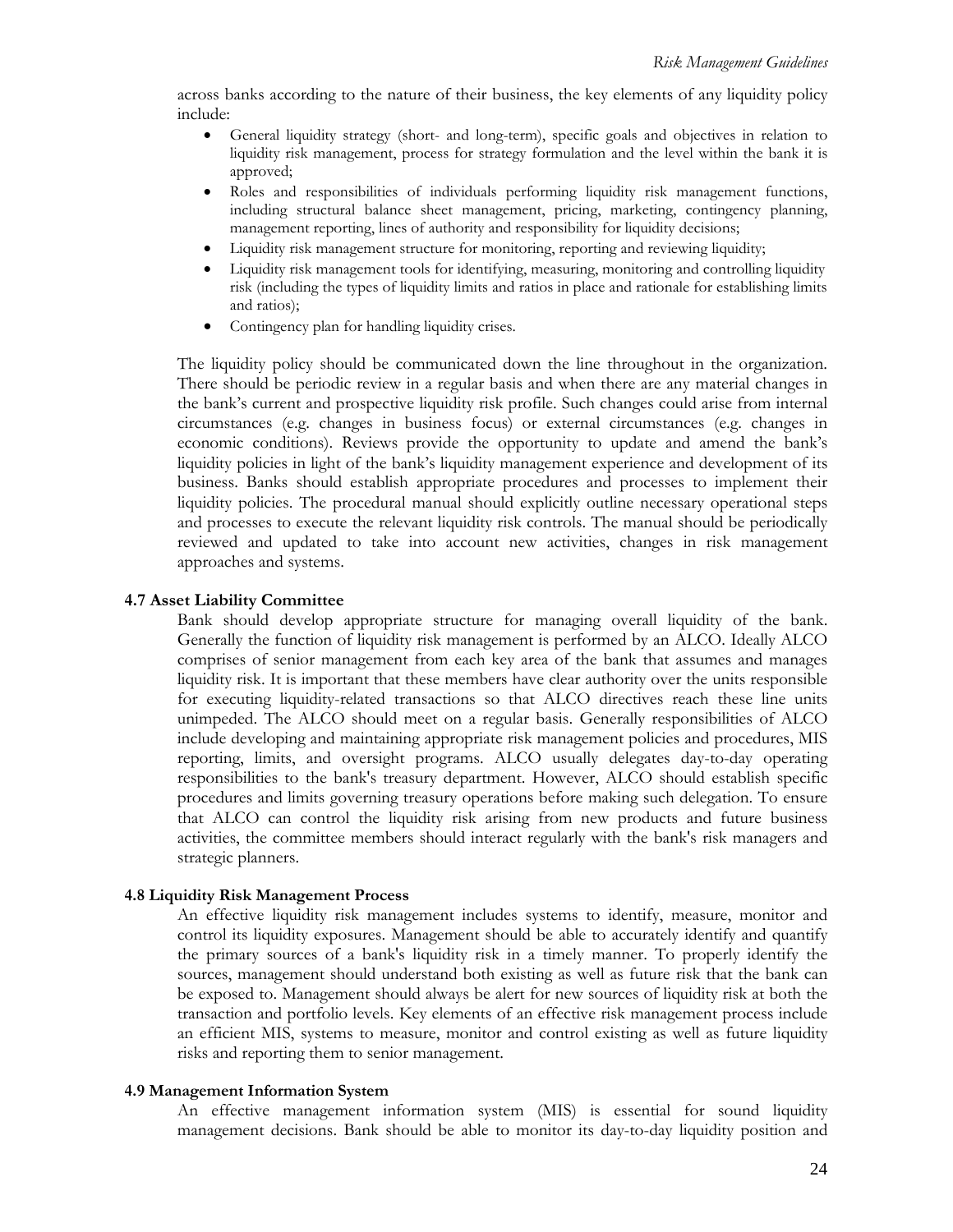risk control. Liquidity MIS should be developed keeping a crisis monitoring in mind. Accuracy and timeliness of information are important elements for monitoring liquidity. Since bank liquidity is primarily affected by large, aggregate principal cash flows, detailed information on every transaction may not improve analysis.

An appropriate mechanism for monitoring activities helps in proper identification of liquidity risks through early warning indicators, which have the potentials of igniting the problem. Management should develop systems that can capture significant information. The content and format of reports depend on a bank's liquidity management practices, risks, and other characteristics. Management should regularly consider how best to summarize complex or detailed issues for senior management or the board. Besides several types of information important for managing day-to-day activities and for understanding the bank's inherent liquidity risk profile includes:

- Asset quality and its trends.
- Earnings projections.
- The bank's general reputation in the market and the condition of the market itself.
- The type and composition of the overall balance sheet structure.
- The type of new deposits being obtained, as well as its source, maturity, and price.

# **4.10 Liquidity Risk Measurement and Monitoring**

An effective measurement system is essential for adequate management of liquidity risk. Banks should institute systems that enable them to capture liquidity risk ahead of time so that appropriate remedial measures could be prompted to avoid any significant losses. An effective measurement and monitoring system is essential for adequate management of liquidity risk.

Banks vary in relation to their liquidity risk depending upon their size and complexity of business. Therefore they require liquidity risk measurement techniques accordingly. For instance banks having large networks may have access to low cost stable deposit, while small banks have significant reliance on large size bank deposits.

Liquidity risk measurement and monitoring system not only helps in managing liquidity in times of crisis but also optimize return through efficient utilization of available funds. Abundant liquidity does not obviate the need for a mechanism to measure and monitor liquidity profile of the bank.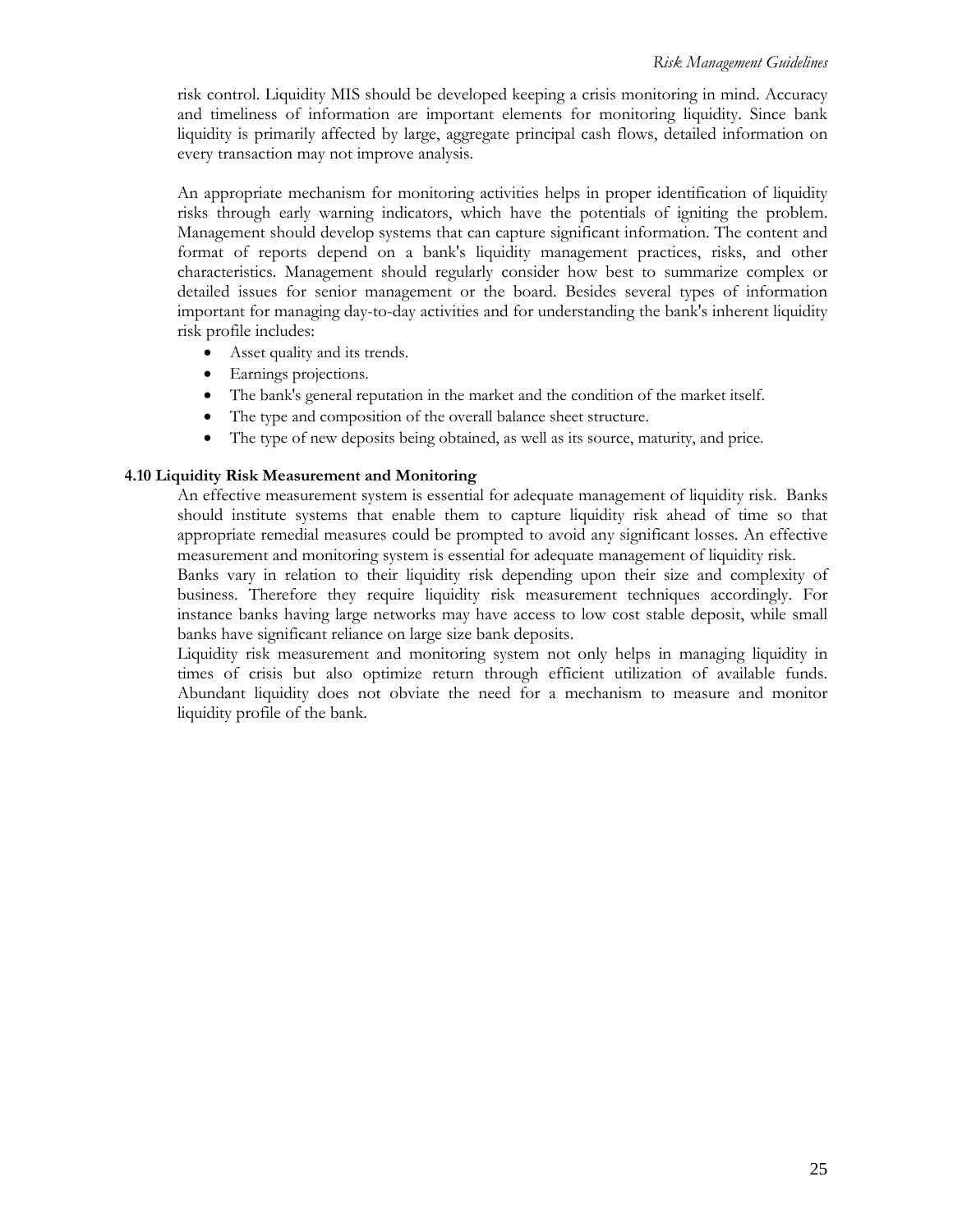## **Fundamental principles for the management and supervision of liquidity risk Measurement and management of liquidity risk**

**Principle 5**: A bank should have a sound process for identifying, measuring, monitoring and controlling liquidity risk. This process should include a robust framework for comprehensively projecting cash flows arising from assets, liabilities and off-balance sheet items over an appropriate set of time horizons.

**Principle 6**: A bank should actively monitor and control liquidity risk exposures and funding needs within and across legal entities, business lines and currencies, taking into account legal, regulatory and operational limitations to the transferability of liquidity.

**Principle 7:** A bank should establish a funding strategy that provides effective diversification in the sources and tenor of funding. It should maintain an ongoing presence in its chosen funding markets and strong relationships with funds providers

**Principle 8:** A bank should actively manage its intraday liquidity positions and risks to meet payment and settlement obligations on a timely basis under both normal and stressed conditions and thus contribute to the smooth functioning of payment and settlement systems.

**Principle 9:** A bank should actively manage its collateral positions, differentiating between encumbered and unencumbered assets. A bank should monitor the legal entity and physical location where collateral is held and how it may be mobilized in a timely manner.

**Principle 10:** A bank should conduct stress tests on a regular basis for a variety of short-term and protracted institution-specific and market-wide stress scenarios (individually and in combination) to identify sources of potential liquidity strain and to ensure that current exposures remain in accordance with a bank's established liquidity risk tolerance. A bank should use stress test outcomes to adjust its liquidity risk management strategies, policies, and positions and to develop effective contingency plans. **Principle 11:** A bank should have a formal contingency funding plan (CFP) that clearly sets out the strategies for addressing liquidity shortfalls in emergency situations. A CFP should outline policies to manage a range of stress environments, establish clear lines of responsibility, include clear invocation and escalation procedures and be regularly tested and updated to ensure that it is operationally robust.

**Principle 12:** A bank should maintain a cushion of unencumbered, high quality liquid assets to be held as insurance against a range of liquidity stress scenarios, including those that involve the loss or impairment of unsecured and typically available secured funding sources. There should be no legal, regulatory or operational impediment to using these assets to obtain funding.

#### **Public disclosure**

**Principle 13:** A bank should publicly disclose information on a regular basis that enables market participants to make informed judgments about the soundness of its liquidity risk management framework and liquidity position.

Presented below are some commonly used liquidity measurement and monitoring techniques adopted by the banks;

#### **4.10.1 Contingency Funding Plans**

The major risk a bank runs is liquidity risk. Under any circumstances a bank has to honor its commitments. As a result, it has to make sure that enough liquidity is available to meet fund requirements in situations like liquidity crisis in the market, policy changes by central bank, a name problem of the bank etc. So, a bank's balance sheet should have enough liquid assets for meeting contingencies. A liquidity contingency plan should be in place to ensure a bank is prepared to combat any crisis situation.

#### **What is Contingency Funding Plan?**

Contingency Funding Plan (CFP) is a set of policies and procedures that serves as a blue print for a bank to meet its funding needs in a timely manner at a reasonable cost. A CFP is a projection of future cash flows and funding sources of a bank under market scenarios including aggressive asset growth or rapid liability erosion. To be effective it is important that a CFP should represent management's best estimate of balance sheet changes that may result from a liquidity or credit event. A CFP can provide a useful framework for managing liquidity risk both short term and in the long term. Further it helps ensure that a bank can prudently and efficiently manage routine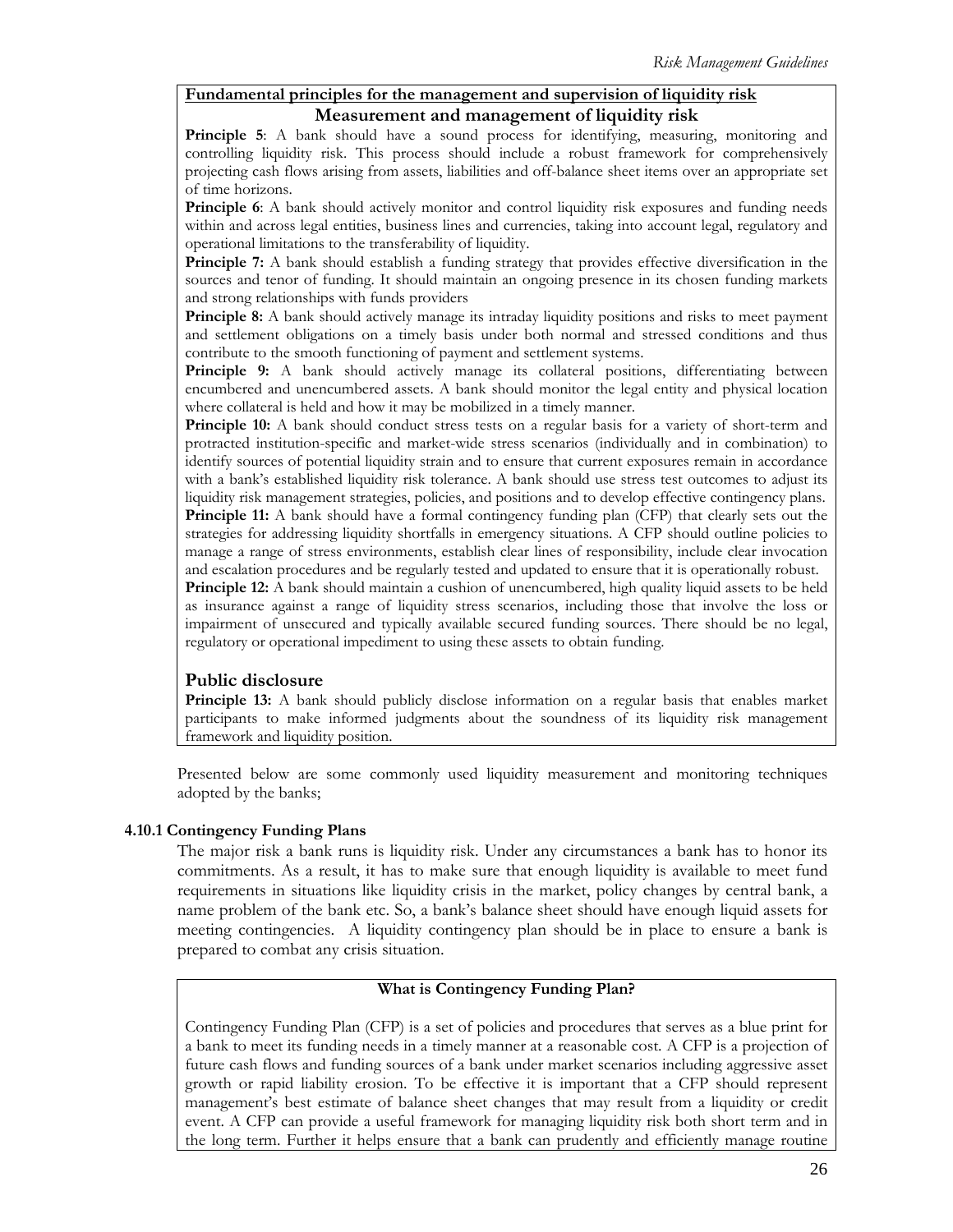and extraordinary fluctuations in liquidity. The scope of the CFP is discussed in more detail below.

# **Use of CFP for Routine Liquidity Management**

For day-to-day liquidity risk management integration of liquidity scenario will ensure that the bank is best prepared to respond to an unexpected problem. In this sense, a CFP is an extension of ongoing liquidity management and formalizes the objectives of liquidity management by ensuring:

- A reasonable amount of liquid assets are maintained.
- Measurement and projection of funding requirements during various scenarios.
- Management of access to funding sources.

## **Use of CFP for Emergency and Distress Environments**

Not necessarily a liquidity crisis shows up gradually. In case of a sudden liquidity stress it is important for a bank to be seen to meet its obligations in an organized, candid, and efficient way. Since such a situation requires a spontaneous action, banks that already have plans to deal with such situation could address the liquidity problem more efficiently and effectively. A CFP can help ensure that bank management and key staffs are ready to respond to such situations. Bank liquidity is very sensitive to negative trends in credit, capital, or reputation. Deterioration in the company's financial condition (reflected in items such as asset quality indicators, earnings, or capital), management composition, or other relevant issues may result in reduced access to funding.

#### **Scope of CFP**

The sophistication of a CFP depends upon the size, nature, and complexity of business, risk exposure, and organizational structure. To begin, the CFP should anticipate all of the bank's funding and liquidity needs by:

- Analyzing and making quantitative projections of all significant on- and off balance- sheet funds flows and their related effects.
- Matching potential cash flow sources and uses of funds.
- Establishing indicators that alert management to a predetermined level of potential risks.

The CFP make projection on the bank's funding position during both temporary and long-term liquidity changes, including those caused by liability erosion. The CFP should explicitly identify, quantify, and rank all sources of funding by preference, such as:

- Reducing assets.
- Modification or increasing liability structure.
- Using other alternatives for controlling balance sheet changes.

The CFP includes asset side as well as liability side strategies to deal with liquidity crises. The asset side strategy may include; whether to liquidate surplus money market assets, when to sell liquid or longer-term assets etc. While liability side strategies specify policies such as pricing policy for funding, the dealer who could assist at the time of liquidity crisis, policy for early redemption request by retail customers, use of NRB discount window etc. A CFP also chalks out roles and responsibilities of various individuals at the time of liquidity crises and the management information system between management, ALCO, traders, and others.

#### **4.10.2 Maturity Ladder**

Banks may utilize flow measures to determine their cash position. A maturity ladder analysis estimates a bank's inflows and outflows and thus net deficit or surplus (GAP) over a time horizon. A maturity ladder is a useful device to compare cash inflows and outflows both on a day-to-day basis and over a series of specified time periods. A simple example of maturity ladder is presented in the NRB Ni.Fa.No.5.1 under NRB Directives No. 5. The number of time frames in such maturity ladder is of significant importance and up to some extent depends upon nature of bank's liability or sources of funds. Banks need to focus on the maturity of its assets and liabilities in different tenors. Mismatch is accompanied by liquidity risk and excessive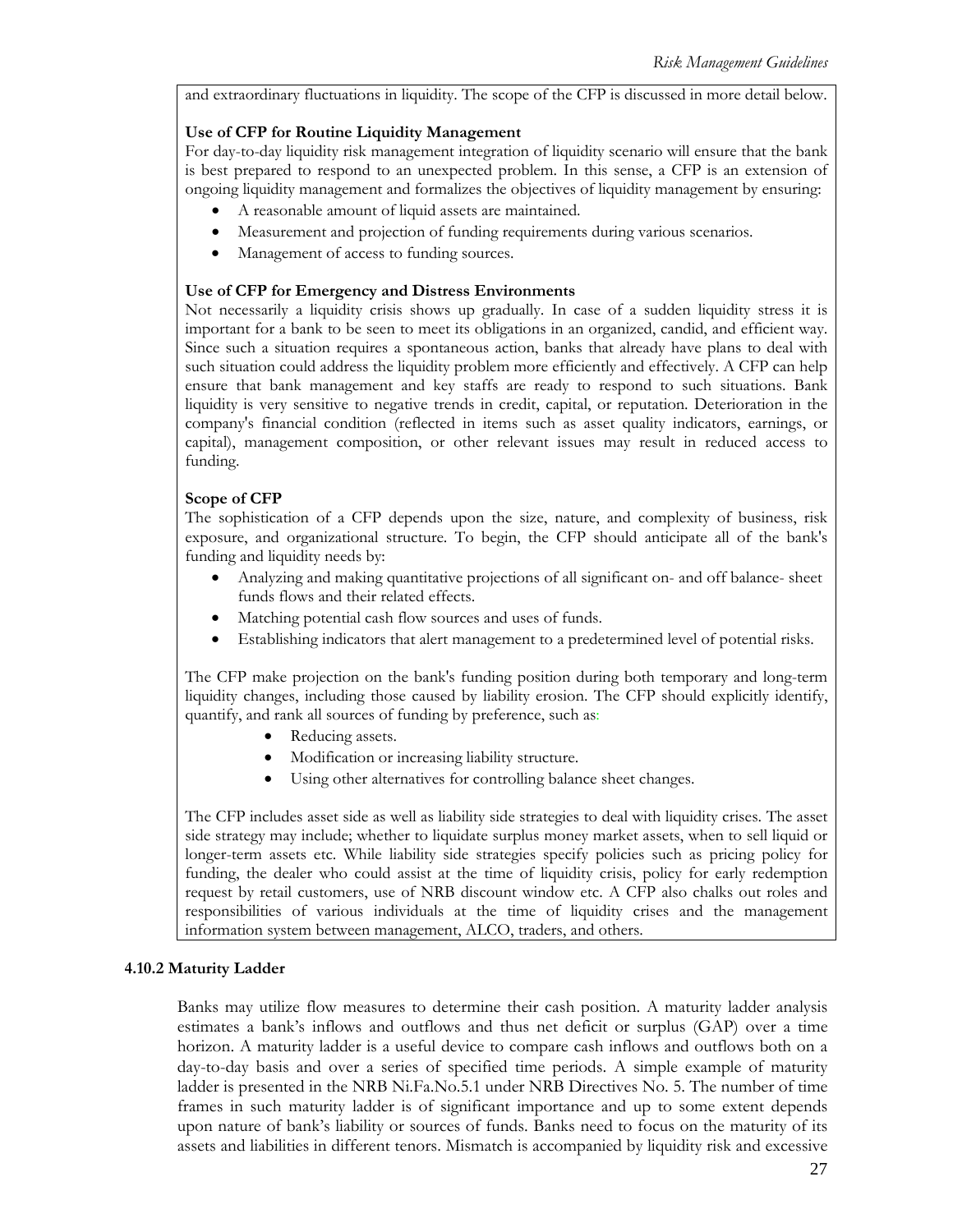longer tenor lending against shorter-term borrowing can put a bank's balance sheet in a very critical and risky position. To address this risk and to make sure a bank does not expose itself in excessive mismatch, a bucket-wise (e.g. next day, 2-7 days, 7 days-1 month, 1-3 months, 3-6 months, 6 months-1 year, 1-2 year, 2-3 years, 3-4 years, 4-5 years, over 5 year) maturity profile of the assets and liabilities is prepared to understand mismatch in every bucket.

In the short term, bank's flow of funds could be estimated more accurately and also such estimates are of more importance as these provide an indication of actions to be taken immediately. Further, such an analysis for distant periods will maximize the opportunity for the bank to manage the GAP well in advance before it crystallizes. Consequently banks should use short time frames to measure near term exposures and longer time frames thereafter.

Banks need to calculate daily GAP for next one or two weeks, monthly gap for next six months or a year and quarterly thereafter. Preparing an estimate of cash flows, following aspect needs to be considered;

- The funding requirement arising out of off- Balance sheet commitments also need to be accounted for.
- Many cash flows associated with various products are influenced by interest rates or customer behavior. Banks need to take into account behavioral aspects along with contractual maturity. In this respect past experiences could give important guidance to make any assumption.
- Some cash flows may be seasonal or cyclical.
- Management should also consider increases or decreases in liquidity that typically occur during various phases of an economic cycle.

Banks should have liquidity sufficient to meet fluctuations in loans and deposits. As a safety measure banks should maintain a margin of excess liquidity. To ensure that this level of liquidity is maintained, management should estimate liquidity needs in a variety of scenarios.

#### . **4.11 Liquidity Ratios and Limits**

Banks may use a variety of ratios to quantify liquidity. These ratios can also be used to create limits for liquidity management. Such ratios would be meaningless unless used regularly and interpreted taking into account qualitative factors. Ratios should always be used in conjunction with more qualitative information about borrowing capacity, such as the likelihood of increased requests for early withdrawals, decreases in credit lines, decreases in transaction size, or shortening of term funds available to the bank. To the extent that any asset-liability management decisions are based on financial ratios, a bank's asset-liability managers should understand how a ratio is constructed, the range of alternative information that can be placed in the numerator or denominator, and the scope of conclusions that can be drawn from ratios. Because ratio components as calculated by banks are sometimes inconsistent, ratio-based comparisons of banks or even comparisons of periods at a single bank can be misleading.

One of the most serious sources of liquidity risk comes from a bank's failure to "roll over" a maturing liability. Cash flow ratios and limits attempt to measure and control the volume of liabilities maturing during a specified period of time. Liability concentration ratios and limits help to prevent a bank from relying on too few providers or funding sources. Limits are usually expressed as either a percentage of liquid assets or an absolute amount. Sometimes they are more indirectly expressed as a percentage of deposits, purchased funds, or total liabilities. For example: liquid assets to total deposit ratio, credit to deposit ratio, total loans/total deposits, short term liabilities to liquid assets ratio, total loans/total equity capital, borrowed funds/total assets etc are examples of common ratios used by banks to monitor current and potential funding levels.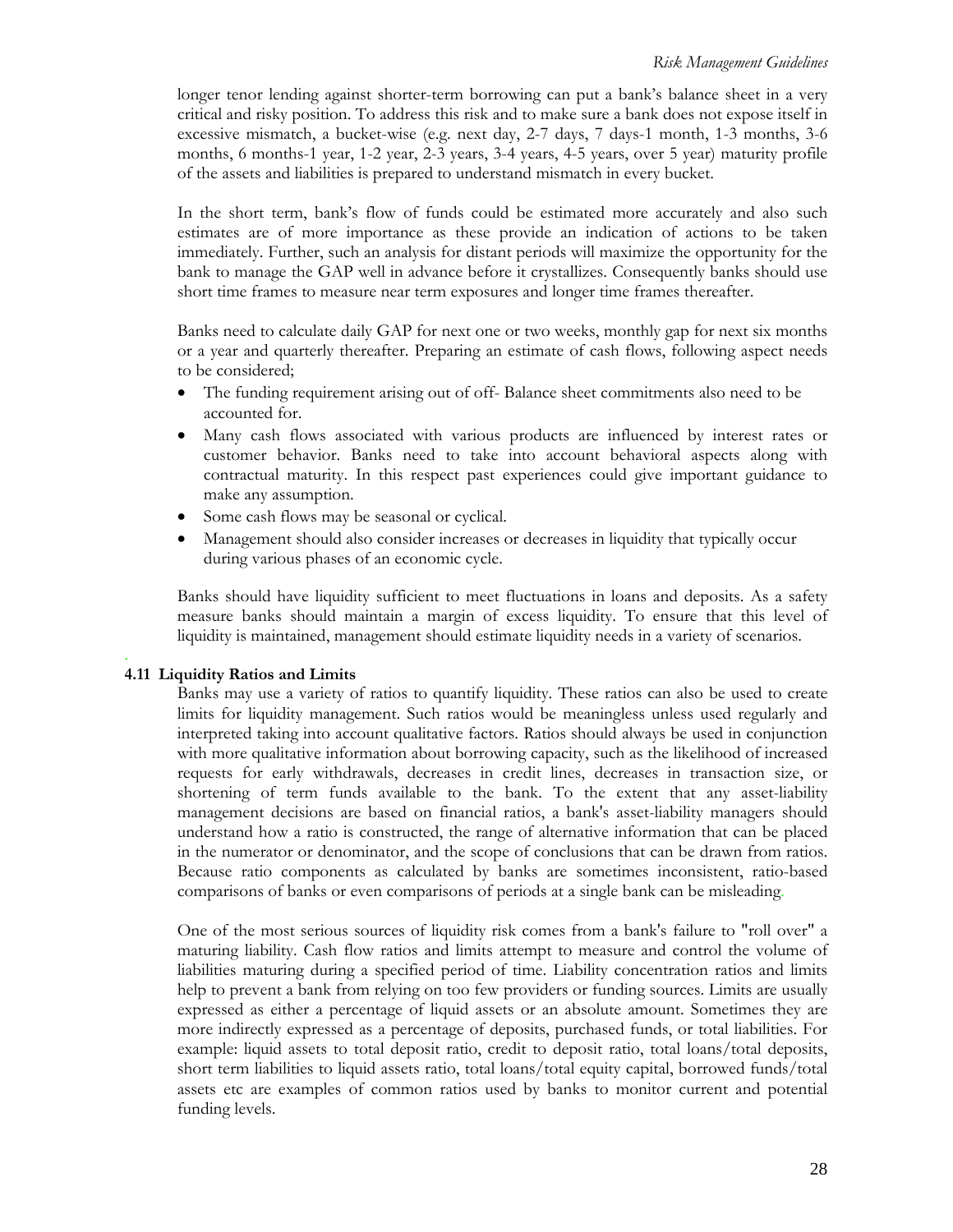In addition to the statutory limits of liquid assets requirement and cash reserve requirement, the board and senior management should establish limits on the nature and amount of liquidity risk they are willing to assume. The limits should be periodically reviewed and adjusted when conditions or risk tolerances change. When limiting risk exposure, senior management should consider the nature of the bank's strategies and activities, it's past performance, the level of earnings, capital available to absorb potential losses, and the board's tolerance for risk. Balance sheet complexity will determine how much and what types of limits a bank should establish over daily and long-term horizons. Liquidity ratios and limit can be early indicators of excessive risk or inadequate liquidity risk management.

#### **4.12 Foreign Currency Liquidity Management**

Each institution should have a measurement, monitoring and control system for its liquidity positions in the major currencies in which it is active. In addition to assessing its aggregate foreign currency liquidity needs and the acceptable mismatch in combination with its domestic currency commitments, an institution should also undertake separate analysis of its strategy for each currency. Merely meeting the NRB Foreign Currency Exposure limits is not enough to manage the institution's exposure to foreign currency risk. Banks should develop their own strong internal risk management process based on the size, nature and complexities of their business exposure.

#### **4.13 Internal Controls**

Banks should institute review process that should ensure the compliance of various procedures and limits prescribed by senior management. The structure (unit) for review should be independent of the funding areas. Reviewers should verify the level of liquidity risk and management's compliance with limits and operating procedures. Any exception to that should be reported immediately to the board for necessary actions.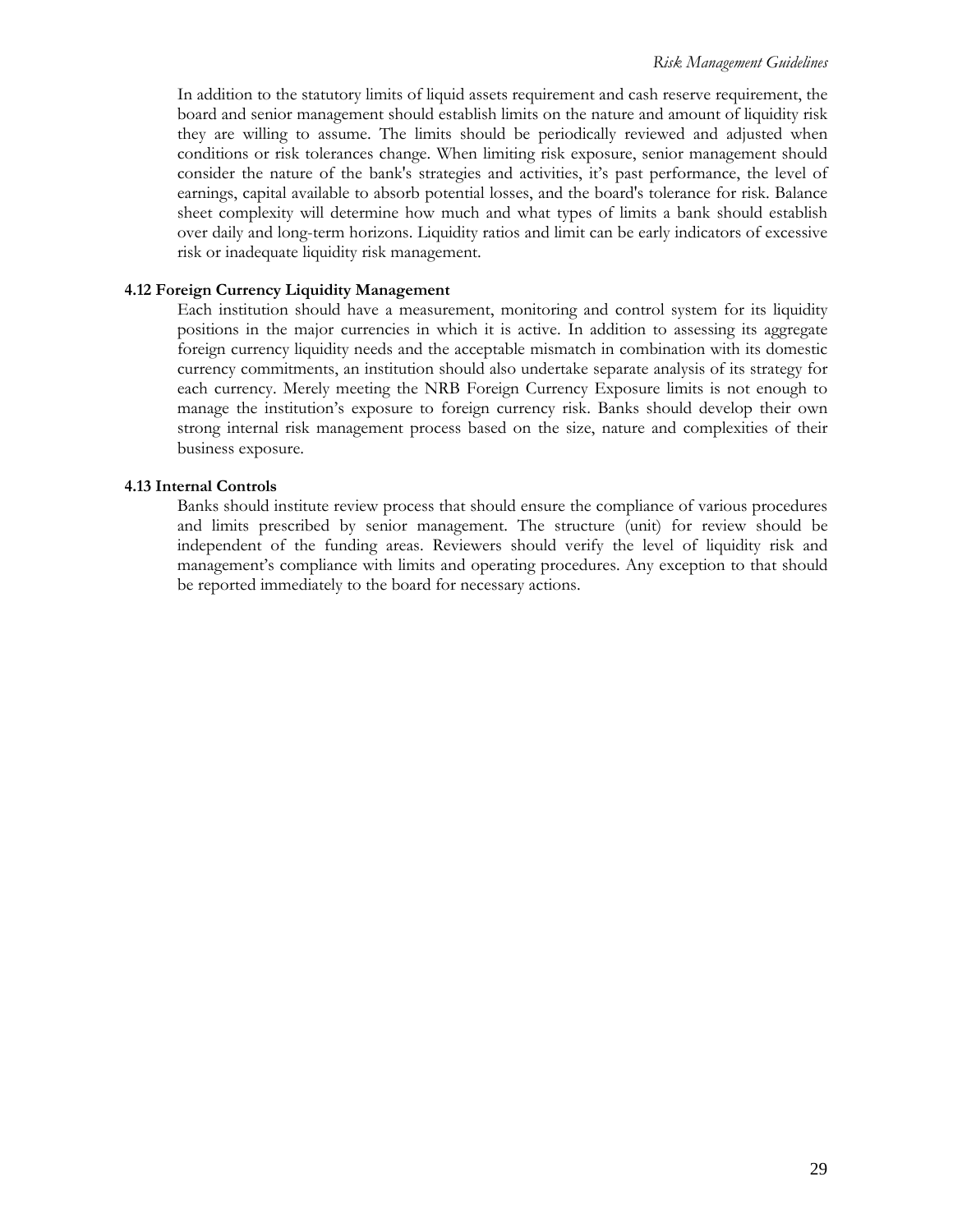# **5. Managing Operational Risk**

*Operational risk is the risk of loss resulting from inadequate or failed internal processes, people and system or from external events.* 

## **5.1 Overview**

Rapid development in the pace of financial innovation is making the activities of bank and their risk profiles (i.e. the level of risk across an institution's activities and/or risk categories) more complex. A clear understanding of operational risk is critical to the effective management and control of this risk category.

Operational risk is the risk of negative effects on the financial result and capital of the bank caused by omissions in the work of employees, inadequate internal procedures and processes, inadequate management of information and other systems, and unforeseeable external events. Operational risk event types having the potential to result in substantial losses include:

- Internal fraud; for example, intentional misreporting of positions, employee theft, and insider trading on an employee's own account.
- External fraud; for example, robbery, forgery, cheque kiting, and damage from computer hacking.
- Employment practices and workplace safety; for example, workers compensation claims, violation of employee health and safety rules, organized labor activities, discrimination claims, and general liability.
- Clients, products and business practices; for example, fiduciary breaches, misuse of confidential customer information, improper trading activities on the bank's account, money laundering, and sale of unauthorized products.
- Damage to physical assets; for example, terrorism, vandalism, earthquakes, fires and floods.
- Business disruption and system failures; for example, hardware and software failures, telecommunication problems, and utility outages.
- Execution, delivery and process management; for example; data entry errors, collateral management failures, incomplete legal documentation, unapproved access given to client accounts, non-client counter party undue performance, and vendor disputes.

Operational risk is associated with the problems of accurately processing, settling, and taking or making delivery on trades in exchange for cash. It also arises in record keeping, processing system failures and compliance with various regulations. It is associated with human error, system failures and inadequate procedures and controls. It is the risk of loss arising from the potential that inadequate information system; technology failures, breaches in internal controls, fraud, unforeseen catastrophes, or other operational problems may result in unexpected losses or reputation problems. Operational risk exists in all products and business activities.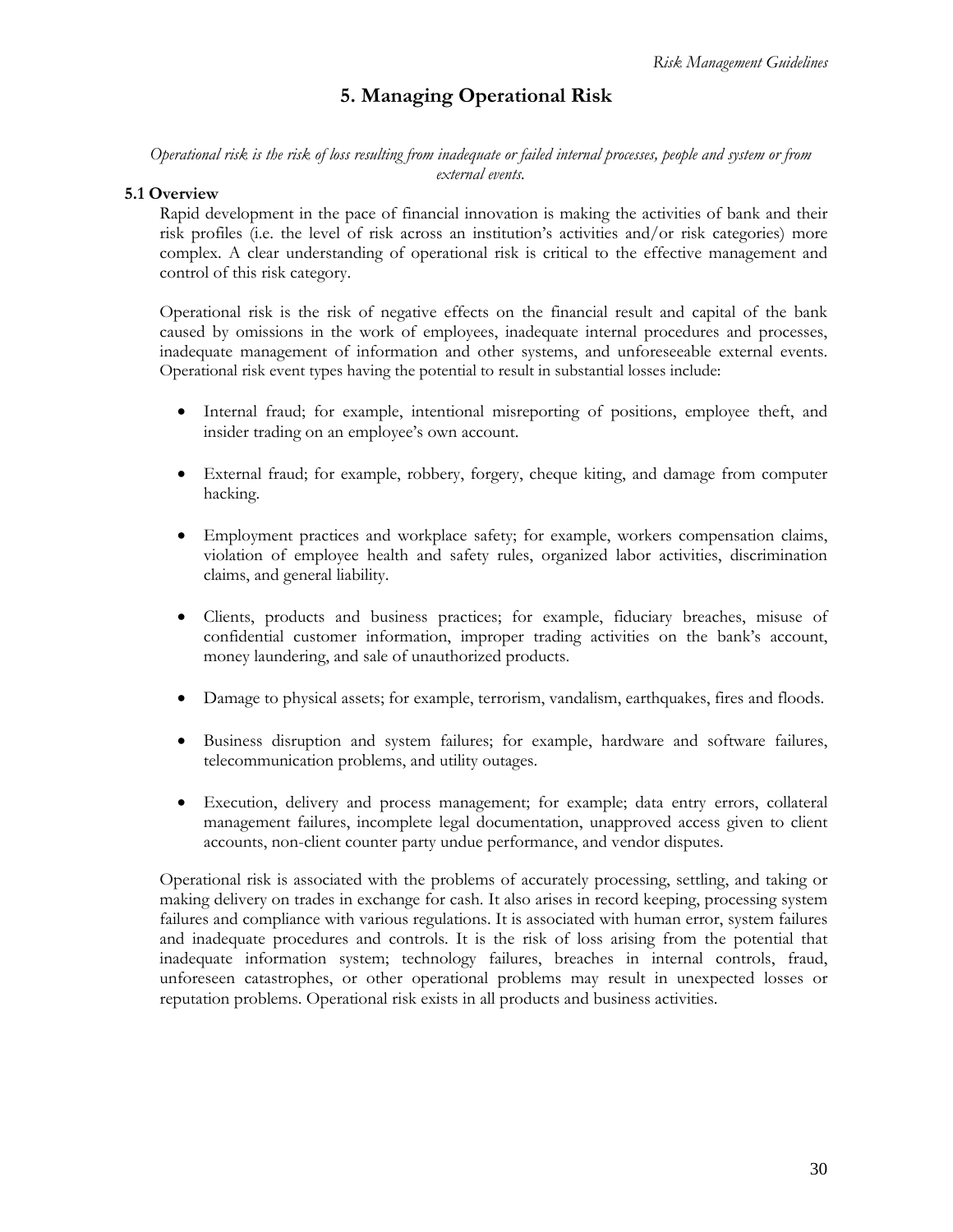# **Operational Risk Management Principles**

There are some fundamental principles that all banks, regardless of their size or complexity, should address in their approach to operational risk management.

- Ultimate accountability for operational risk management rests on the board, and the level of risk that the organization accepts, together with the basis for managing those risks, is driven from the top down by those charged with overall responsibility for running the business.
- The board and executive management should ensure that there is an effective, integrated operational risk management framework. This should incorporate a clearly defined organizational structure, with defined roles and responsibilities for all aspects of operational risk management/monitoring and appropriate tools that support the identification, assessment, control and reporting of key risks.
- Board and senior management should recognize, understand and have defined all categories of operational risk applicable to the bank. Furthermore, they should ensure that their operational risk management framework adequately covers all of these categories of operational risk, including those that do not readily lend themselves to measurement.
- Operational risk policies and procedures that clearly define the way in which all aspects of operational risk are managed should be documented and communicated. These operational risk management policies and procedures should be aligned to the overall business strategy and should support the continuous improvement of risk management.
- All business and support functions should be an integral part of the overall operational risk management framework in order to enable the bank to manage effectively the key operational risks facing the bank.
- Line management should establish processes for the identification, assessment, mitigation, monitoring and reporting of operational risks that are appropriate to the needs of the bank, easy to implement, operate consistently over time and support an organizational view of operational risks and material failures.

The board should provide senior management with clear guidance and direction regarding the principles underlying the framework and approve the corresponding policies developed by senior management.

# **5.2 Board and senior management's oversight**

The ultimate responsibility of operational risk management rests with the board of directors. The Board of Directors should be aware of the major aspects of the bank's operational risks. The board should approve and review periodically the bank's operational risk management framework. Bank should establish an organizational culture that places a high priority on effective operational risk management and adherence to sound operating controls. The board should establish tolerance level and set strategic direction in relation to operational risk. Such a strategy should be based on the requirements and obligation to the stakeholders of the bank.

Senior management should transform the strategic direction given by the board through operational risk management policy. Board delegates the management of this process and execution of such process must be ensured. The policy should include:

- The strategy formulated by the board.
- The systems and procedures to institute effective operational risk management framework.
- The structure of operational risk management function and the roles and responsibilities of individuals involved.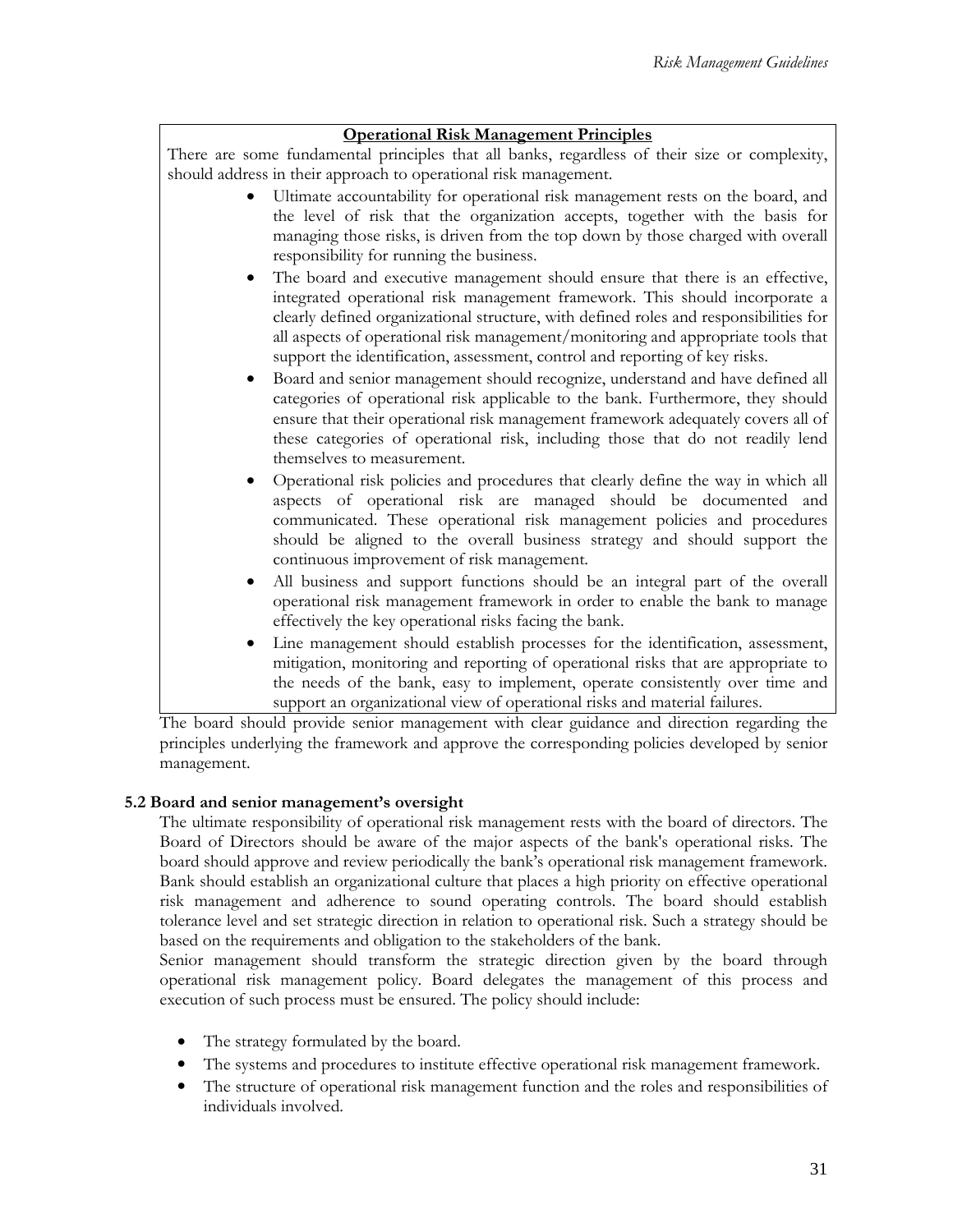Board of the bank should approve the policy. The policy establishes a process to ensure that any new or changed activity will be evaluated for operational risk prior to come into effect. The management should ensure that it is communicated and understood throughout the bank. The management also needs to place proper monitoring and control processes in order to have effective implementation of the policy. The policy should be regularly reviewed and updated, to ensure it continue to reflect the environment within which the bank operates.

#### **5.3 Operational Risk Function**

A separate independent function should be established for effective management of operational risks in the bank. The structure (unit) performs the jobs related to identify, measure, monitor and report operational risks as a whole and ensure that the management of operational risk in the bank is carried out as per strategy and policy. The function helps to establish policies and standards and coordinate various risk management activities. Besides, it should also provide guidance relating to various risk management tools, monitors and handle incidents and prepare reports for management and BOD.

# **5.4 Operational Risk Management**

Management should evaluate the adequacy of tools and techniques both in terms of its efficiency and effectiveness. Steps should be taken to design and implement cost- effective solutions to reduce the operational risk to an acceptable level. The extent and nature of the controls adopted by the banks can be different, very often such measures encompass areas such as Code of Conduct, Delegation of authority, Segregation of duties, audit coverage, compliance, succession planning, mandatory leave, staff compensation, recruitment and training, dealing with customers, complaint handling, record keeping, MIS, physical controls, etc

# **5.4.1 Risk Assessment and Quantification**

A number of techniques are evolving but still operational risk remains the most difficult risk category to quantify. Banks should identify and assess the operational risk inherent in all material products, activities, processes and systems and its vulnerability to these risks. Banks should also ensure that before new products, activities, processes and systems are introduced or undertaken, the operational risk inherent in them is subject to adequate assessment procedures**.** It would not be feasible at the moment to expect banks to develop such measures. However the banks could systematically track and record frequency, severity and other information on individual loss events. Such a data could provide a meaningful information for assessing the bank's exposure to operational risk and developing a policy to mitigate / control that risk.

#### **5.4.2 Risk Monitoring and Reporting**

Banks should develop a regular reporting of the information to senior management and the board of directors that supports the proactive management of operational risk. Senior Management should establish a program to:

- Monitor assessment of the exposure to all types of operational risk faced by the bank;
- Assess the quality and appropriateness of mitigating actions, including the extent to which identifiable risks can be transferred outside the bank; and
- Ensure that adequate controls and systems are in place to identify and address problems before they become major concerns.

Regular monitoring activities can offer the advantage of timely detecting and correcting deficiencies in the policies, processes and procedures for managing operational risk. Promptly detecting and addressing these deficiencies can substantially reduce the severity of a loss. This mechanism should be appropriate to the scale of risk and activity undertaken. Management should ensure that information is received by the appropriate channel, on a timely basis, in a form and format that helps in the monitoring and control of the business.